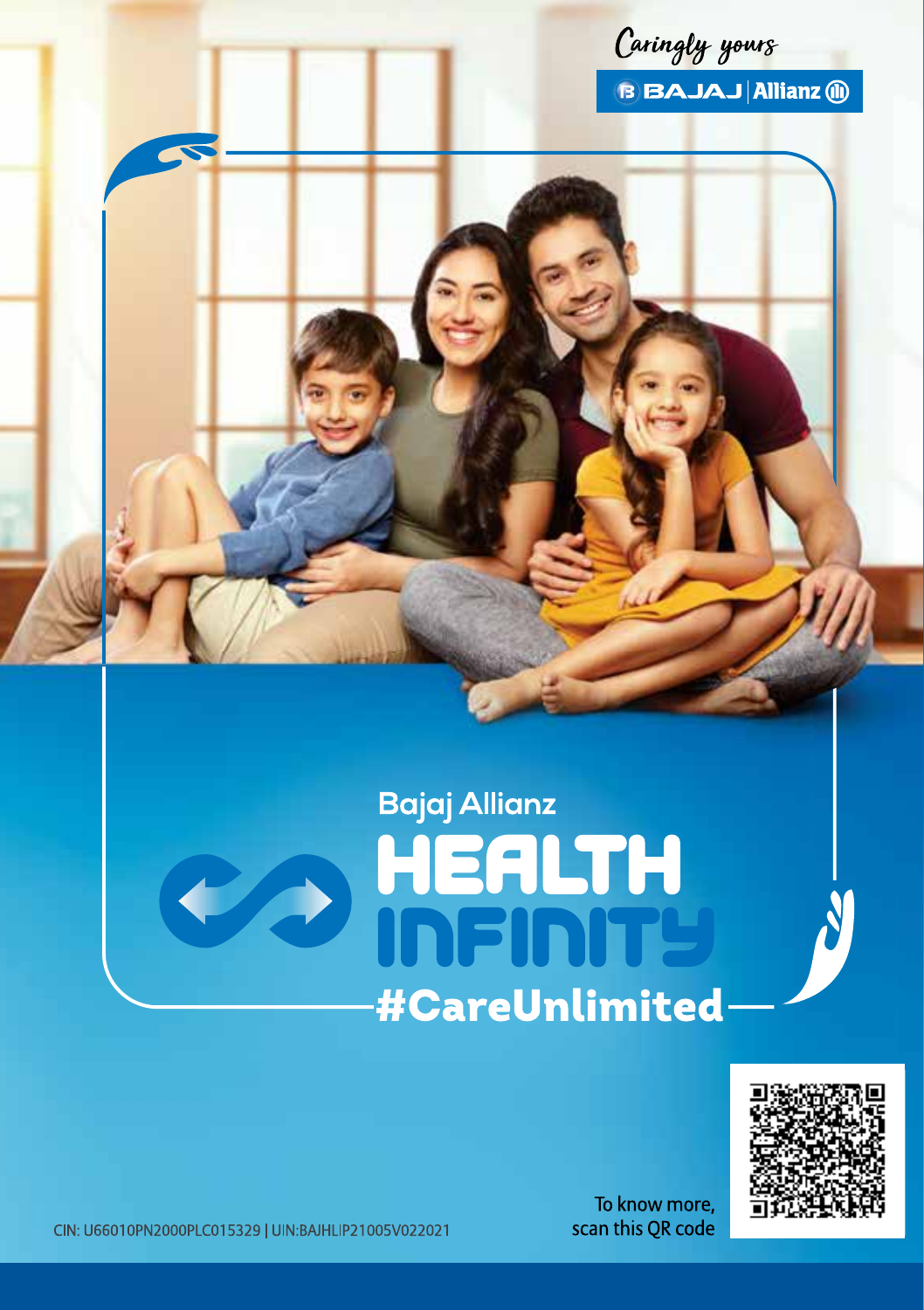# Introduction

We all want to give the best of facilities to our families and their sound health is of supreme importance to us hence we want to have the best when it comes to Health Insurance.

Bajaj Allianz's Health Infinity Policy comes with new comprehensive benefits at competitive premiums and is a perfect product to take care of medical expenses for you and your family in case of unfortunate event of hospitalization for illness/ injury.

# Special features of Health Infinity

- Indemnity Health Insurance Plan without any limit on Sum Insured
- Introducing the concept of choosing health insurance as the per day room rent
- In-patient Hospitalization Treatment without any sublimit
- Pre- Hospitalization 60 days
- Post- Hospitalization 90 days
- Road Ambulance up to Rs. 5000 per hospitalization
- Coverage for Day Care Procedures
- Preventive Health Check Up at the end of every 3 policy years, equal to per day room rent opted max. up to INR 5,000 per person whichever is less
- Individual policy for Self, Spouse, Children and Parents
- No pre-policy medical tests up to 45 years of age (subject to clean proposal form)
- Pre-existing disease covered after 36 months from your first Health Policy
- Income tax benefit under 80 D of the IT Act on premiums paid for this policy

# What are the per day Room Rent options available under the policy?

| INR 3000 per day  | INR 20000 per day |
|-------------------|-------------------|
| INR 4000 per day  | INR 25000 per day |
| INR 5000 per day  | INR 30000 per day |
| INR 8000 per day  | INR 35000 per day |
| INR 10000 per day | INR 40000 per day |
| INR 15000 per day | INR 50000 per day |

# What is Entry age under this policy?

- Minimum Entry age for proposer/ spouse/ dependent parents 18 years
- Maximum Entry Age for proposer/ spouse/ dependent parents 65 years
- Minimum Entry age for dependent Children 3 months
- Maximum Entry Age for dependent Children 25 years

# ■ What is Renewal Age?

 Under normal circumstances, lifetime renewal benefit is available under the policy, except on the grounds of Your moral hazard, misrepresentation, non- cooperation or fraud(Subject to policy is renewed annually with us within the Grace period of 30 days from date of Expiry).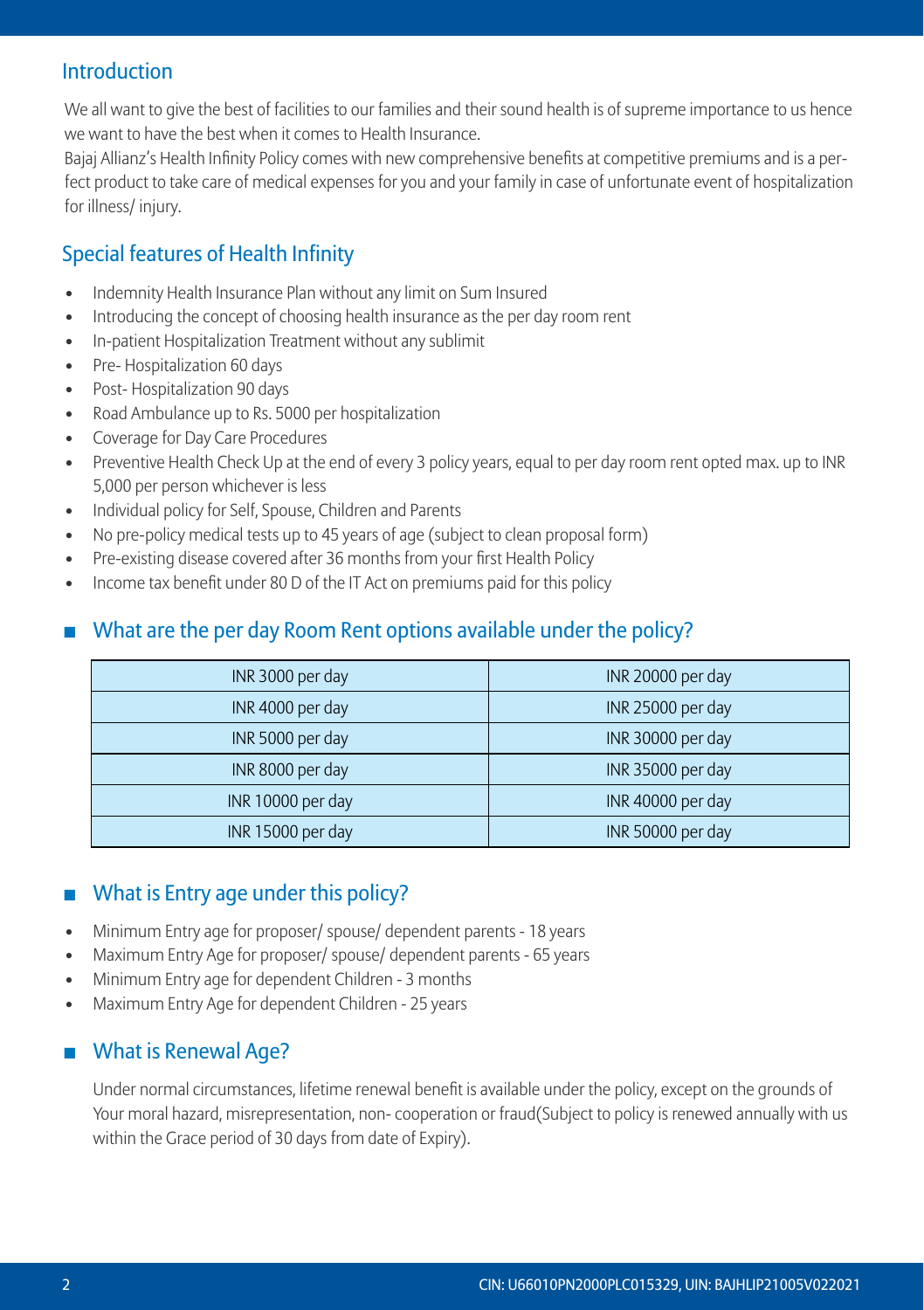# **Eligibility**

- Indian nationals.
- This policy can be opted by Non-Resident Indians including PIOs (Persons of Indian Origin) and OCIs (Overseas citizens of India) also, however the Policy will be issued during their stay in India and premium is paid in Indian currency & by Indian Account only
- We will cover Insured for treatment availed in India. Our liability shall be to make payment within India and in Indian Rupees only.

# ■ What is the Policy period?

Policy can be taken for 1year/ 2years OR 3years.

# What is Premium paying term?

 Annual Premium payment for 1 year policy and for long term policies of 2/ 3 years the total long term premium would be collected at the time of risk inception and renewal as well.

# Is this a floater policy / individual policy?

- This is an Individual policy
- Premium can also be paid on installment basis- Annual (for long term policies), Half yearly, Quarterly or Monthly

# Who can be covered under Health Infinity Policy?

• Self, Spouse, Dependent Children, Parents can be covered under individual option

# COVERAGE

# 1. In-patient Hospitalization Treatment

 If the Insured is hospitalized on the advice of a Medical Practitioner as defined under policy because of Illness or Accidental Bodily Injury sustained or contracted during the Policy Period, then the Company will pay the Insured, Reasonable and Customary Medical Expenses incurred subject to

- i. Room rent expenses as provided by the Hospital/ Nursing Home maximum up to the per day room rent limit opted
- ii. If admitted in ICU, the Company will pay up to ICU actual expenses provided by Hospital.
- iii. Nursing Expenses as provided by the hospital
- iv. Surgeon, Anesthetist, Medical Practitioner, Consultants, Specialists Fees.
- v. Anesthesia, Blood, Oxygen, Operation Theatre Charges, surgical appliances,
- vi. Dialysis, Chemotherapy, Radiotherapy, physiotherapy
- vii. Medicines, Drugs and consumables
- viii. Cost of Artificial Limbs, cost of prosthetic devices implanted during surgical procedure like Pacemaker, orthopedic implants, infra cardiac valve replacements, vascular stents
- ix. Relevant laboratory diagnostic tests, X-ray and such similar expenses that are medically prescribed by the treating Medical Practitioner.

Note:

- a. In case of admission to a room at rates exceeding the limits as mentioned under (i), the reimbursement of all other expenses incurred at the Hospital, with the exception of cost of pharmacy/medicines, consumables, implants, medical devices & diagnostics, shall be payable in the same proportion as the admissible rate per day bears to the actual rate per day of room rent charges
- b. Proportionate deductions shall not apply in respect of the Hospitals which do not follow differential billings or for those expenses in respect of which differential billing is not adopted based on the room category.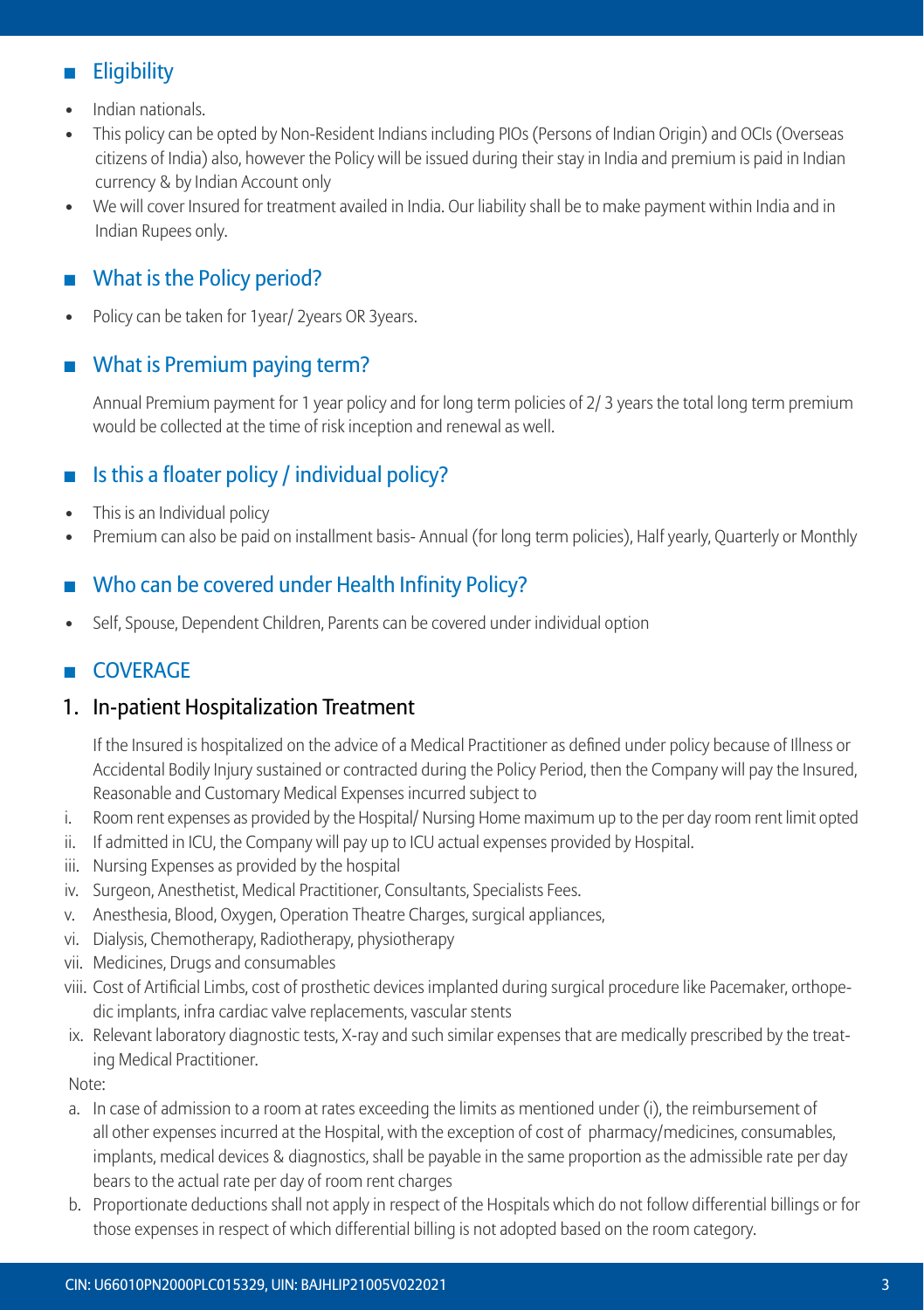# 2. Pre-Hospitalization

 The Medical Expenses incurred during the 60 days immediately before the Insured was Hospitalized, provided that: Such Medical Expenses were incurred for the same illness/injury for which subsequent Hospitalization was required, and the Company has accepted an In-patient Hospitalization claim under "In-patient Hospitalization Treatment" (Point no. 1).

# 3. Post-Hospitalization

 The Medical Expenses incurred during the 90 days immediately after the Insured was discharged post Hospitalization provided that: Such costs are incurred in respect of the same illness/injury for which the earlier Hospitalization was required, and the Company has accepted an In-patient Hospitalization claim under Inpatient Hospitalization Treatment (Point no. 1).

# 4. Road Ambulance

- a. The Company will pay the reasonable cost upto a maximum of Rs 5000/- per Hospitalization incurred on an ambulance offered by a healthcare or ambulance service provider for transferring the Insured to the nearest Hospital with adequate emergency facilities for the provision of health services following an Emergency.
- b. The Company will also reimburse the expenses incurred on an ambulance offered by a healthcare or ambulance service provider for transferring the Insured from the Hospital where he/ she was admitted initially to another hospital with higher medical facilities.

Claim under this section shall be payable by the Company only when:

- i. Such life threatening emergency condition is certified by the Medical Practitioner, and
- ii. The Company has accepted Insured's Claim under "In-patient Hospitalization Treatment" (Point No. 1) or "Day Care Procedures" section (Point No. 5) of the Policy.

Subject otherwise to the terms, conditions and exclusions of the Policy.

# 5. Day Care Procedures

 The Company will pay the Insured medical expenses as listed above under "In-patient Hospitalization Treatment" (Point No. 1) for Day care procedures / Surgeries taken as an inpatient in a hospital or day care centre but not in the outpatient department.

# 6. Preventive Health Check Up

 At the end of block of every continuous period of 3 years during which You have held Our Health Infinity Policy, You are eligible for a free Preventive Health checkup. We will reimburse the amount equal to per day room rent opted (maximum up to Rs. 5000/- whichever is lower) for each member in Individual policy during the block of 3 years.

 You may approach us for the arrangement of the Health Check up. For the avoidance of doubt, We shall not be liable for any other ancillary or peripheral costs or expenses (including but not limited to those for transportation, accommodation or sustenance). Contact Email id- healthcheck@bajajallianz.co.in.

# Special terms and conditions

 The Company will not be liable to make any payment for any claim directly or indirectly caused by, based on, arising out of or attributable to any of the following:

# A. Waiting Period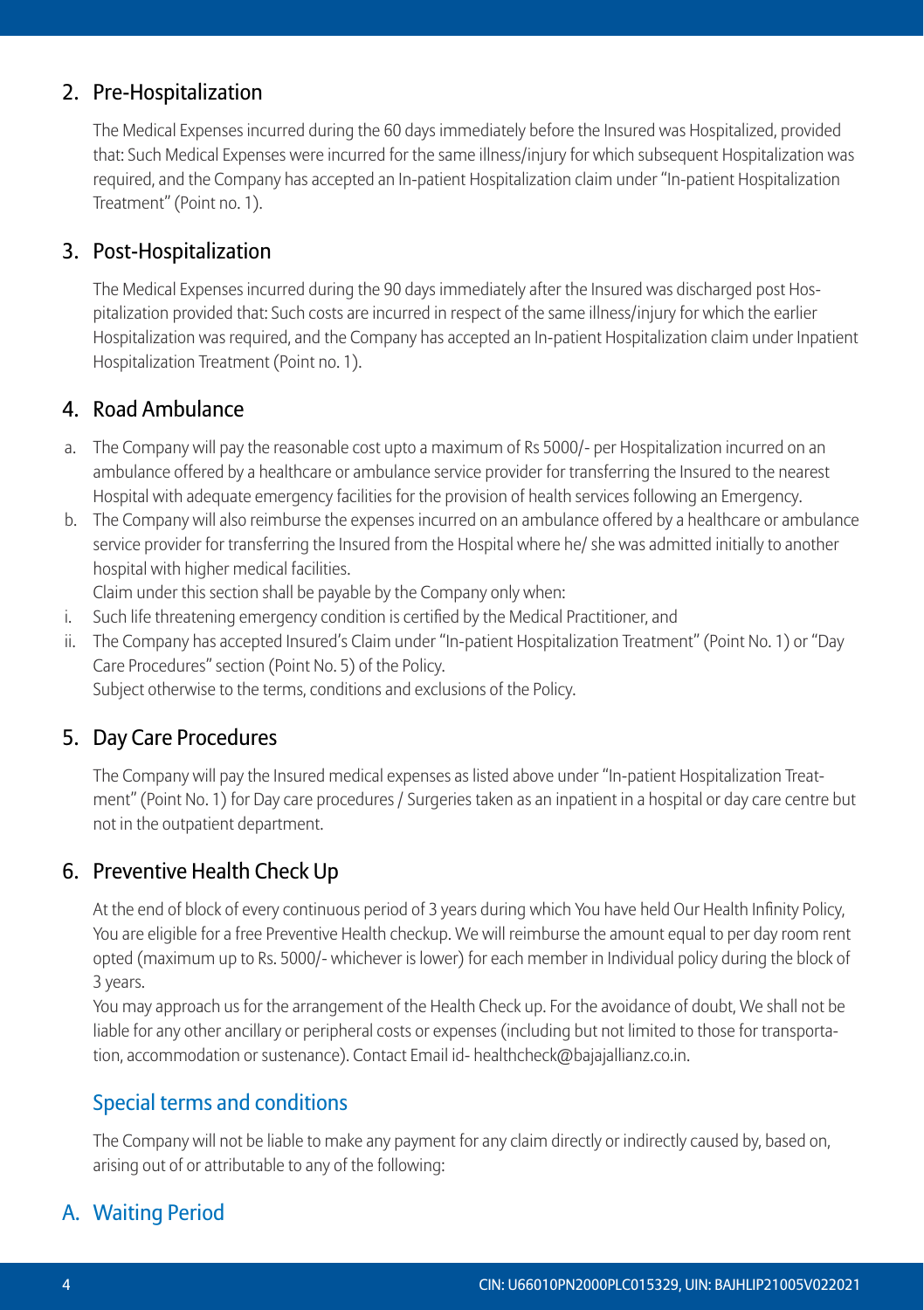- 1. Pre-existing Diseases waiting period (Excl01)
- a. Expenses related to the treatment of a pre-existing Disease (PED) and its direct complications shall be excluded until the expiry of 36 months of continuous coverage after the date of inception of the first Health Infinity Policy with L<sub>IS</sub>
- b. In case of enhancement of Sum Insured the exclusion shall apply afresh to the extent of Sum Insured increase.
- c. If the Insured is continuously covered without any break as defined under the portability norms of the extant IRDAI (Health Insurance) Regulations then waiting period for the same would be reduced to the extent of prior coverage.
- d. Coverage under the Policy after the expiry of 36 months for any pre-existing disease is subject to the same being declared at the time of application and accepted by Us.
- 2. Specified disease/procedure waiting period (Excl02)
- a. Expenses related to the treatment of the listed Conditions, surgeries/treatments shall be excluded until the expiry of 24 months of continuous coverage after the date of inception of the first Health Infinity Policy with Us. This exclusion shall not be applicable for claims arising due to an accident.
- b. In case of enhancement of Sum Insured the exclusion shall apply afresh to the extent of Sum Insured increase.
- c. If any of the specified disease/procedure falls under the waiting period specified for Pre-Existing diseases, then the longer of the two waiting periods shall apply.
- d. The waiting period for listed conditions shall apply even if contracted after the Policy or declared and accepted without a specific exclusion.
- e. If the Insured is continuously covered without any break as defined under the applicable norms on portability stipulated by IRDAI, then waiting period for the same would be reduced to the extent of prior coverage.
- f. After completion of 24 months of continuous coverage, the maximum limit for each claim will be restricted to 100 times per day room rent limit for below listed conditions/procedures. Please note that the limit of indemnity will be applicable only for the procedures.

| Any type gastrointestinal ulcers                           | 2.<br>Cataracts.                                                                                                                                              |
|------------------------------------------------------------|---------------------------------------------------------------------------------------------------------------------------------------------------------------|
| Any type of fistula<br>3.                                  | <b>Macular Degeneration</b><br>4.                                                                                                                             |
| Benign prostatic hypertrophy<br>5.                         | Hernia of all types<br>6.                                                                                                                                     |
| All types of sinuses<br>7.                                 | Fissure in ano<br>8.                                                                                                                                          |
| 9. Haemorrhoids, piles                                     | 10. Hydrocele                                                                                                                                                 |
| 11. Dysfunctional uterine bleeding                         | 12. Fibromyoma                                                                                                                                                |
| 13. Endometriosis                                          | 14. Hysterectomy                                                                                                                                              |
| 15. Uterine Prolapse                                       | 16. Stones in the urinary and biliary systems                                                                                                                 |
| 17. Surgery on ears/tonsils/adenoids/<br>paranasal sinuses | 18. Surgery on all internal or external tumours / cysts/ nodules/polyps of<br>any kind including breast lumps with exception of Malignant tumour<br>or growth |
| 19. Parkinson's Disease                                    | 20. Alzheimer's Disease                                                                                                                                       |

g. List of specific diseases/procedures is as below

- 3. A waiting period of 36 months from the first Health Infinity Policy inception date will be applicable to the medical and surgical treatment of illness surgical procedures mentioned below. Even after 36 months of continuous coverage, the limit of indemnity for each claim will be restricted to 100 times per day room rent limit for the below listed conditions. Please note that the limit of indemnity will be applicable only for the procedures.
- a. Joint replacement surgery
- b. Surgery for vertebral column disorders (unless necessitated due to an accident)
- c. Surgery to correct deviated nasal septum
- d. Hypertrophied turbinate
- e. Congenital internal diseases or anomalies
- f. Treatment for correction of eye sight due to refractive error recommended by Ophthalmologist for medical reasons with refractive error greater or equal to 7.5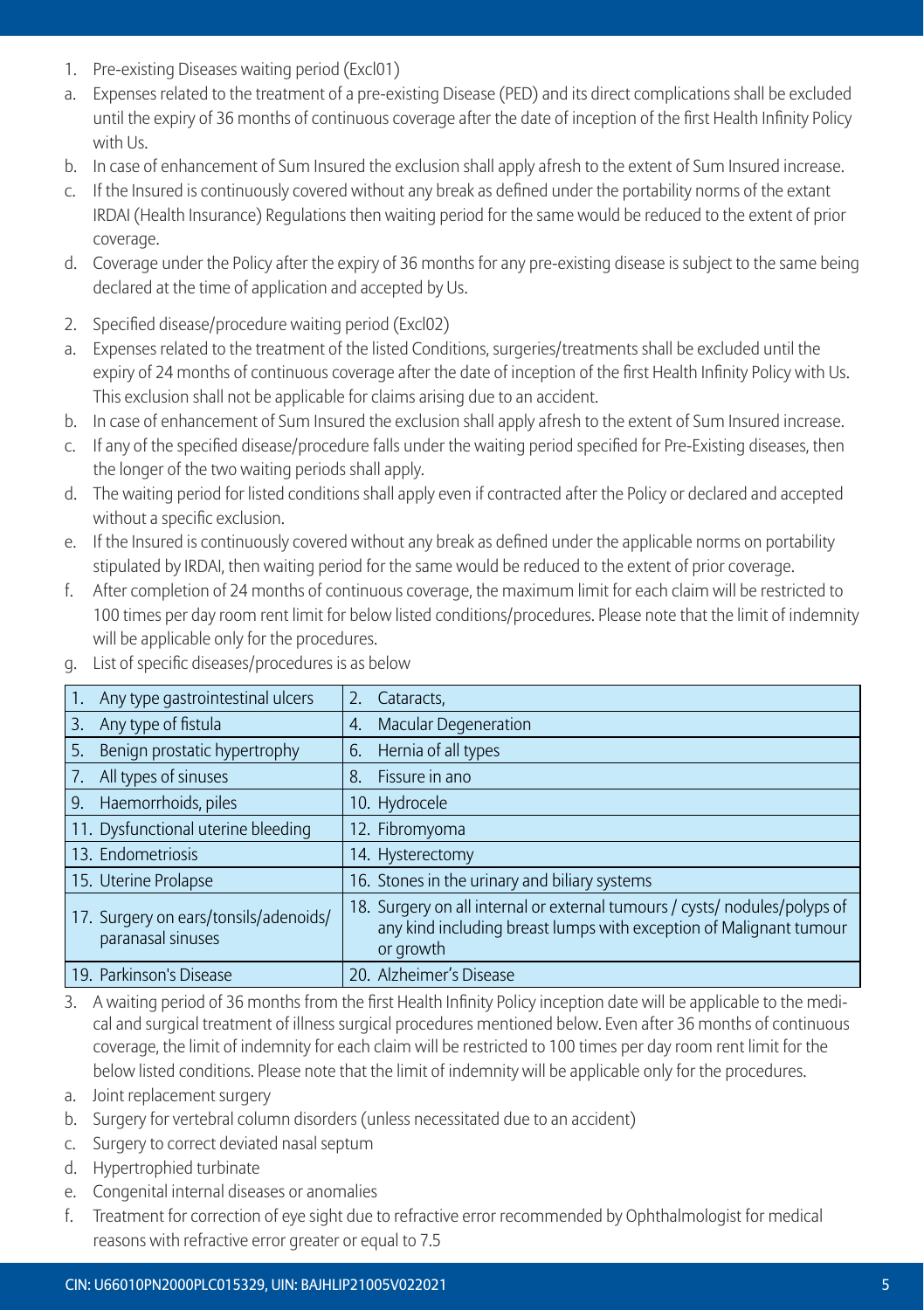- 4. 30-day waiting period (Excl03)
- a. Expenses related to the treatment of any illness within 30 days from the first Policy commencement date shall be excluded except claims arising due to an accident, provided the same are covered.
- b. This exclusion shall not, however, apply if the Insured has Continuous Coverage for more than twelve months.
- c. The within referred waiting period is made applicable to the enhanced Sum Insured in the event of granting higher Sum Insured subsequently.

# B. General exclusions

- 1. Any dental treatment that comprises of cosmetic surgery, dentures, dental prosthesis, dental implants, orthodontics, surgery of any kind unless as a result of Accidental Bodily Injury to natural teeth and also requiring hospitalization.
- 2. Medical expenses where Inpatient care is not warranted and does not require supervision of qualified nursing staff and qualified medical practitioner round the clock
- 3. War, invasion, acts of foreign enemies, hostilities (whether war be declared or not), civil war, commotion, unrest, rebellion, revolution, insurrection, military or usurped power or confiscation or nationalization or requisition of or damage by or under the order of any government or public local authority. Any Medical expenses incurred due to Act of Terrorism will be covered under the Policy.
- 4. Circumcision unless required for the treatment of Illness or Accidental bodily injury,
- 5. Investigation & Evaluation (Excl04)
- a. Expenses related to any admission primarily for diagnostics and evaluation purposes only are excluded even if the same requires confinement at a Hospital.
- b. Any diagnostic expenses which are not related or not incidental to the current diagnosis and treatment are excluded.
- 6. Rest Cure, rehabilitation and respite care (Excl05)
- a. Expenses related to any admission primarily for enforced bed rest and not for receiving treatment. This also includes:
- i. Custodial care either at home or in a nursing facility for personal care such as help with activities of daily living such as bathing, dressing, moving around either by skilled nurses or assistant or non-skilled persons.
- ii. Any services for people who are terminally ill to address medical, physical, social, emotional and spiritual needs.
- 7. Obesity/Weight Control (Excl06)
	- Expenses related to the surgical treatment of obesity that does not fulfil all the below conditions:
- 1. Surgery to be conducted is upon the advice of the Doctor
- 2. The surgery/Procedure conducted should be supported by clinical protocols
- 3. The member has to be 18 years of age or older and
- 4. Body Mass Index (BMI);
- a. greater than or equal to 40 or
- b. greater than or equal to 35 in conjunction with any of the following severe co-morbidities following failure of less invasive methods of weight loss:
- i. Obesity-related cardiomyopathy
- ii. Coronary heart disease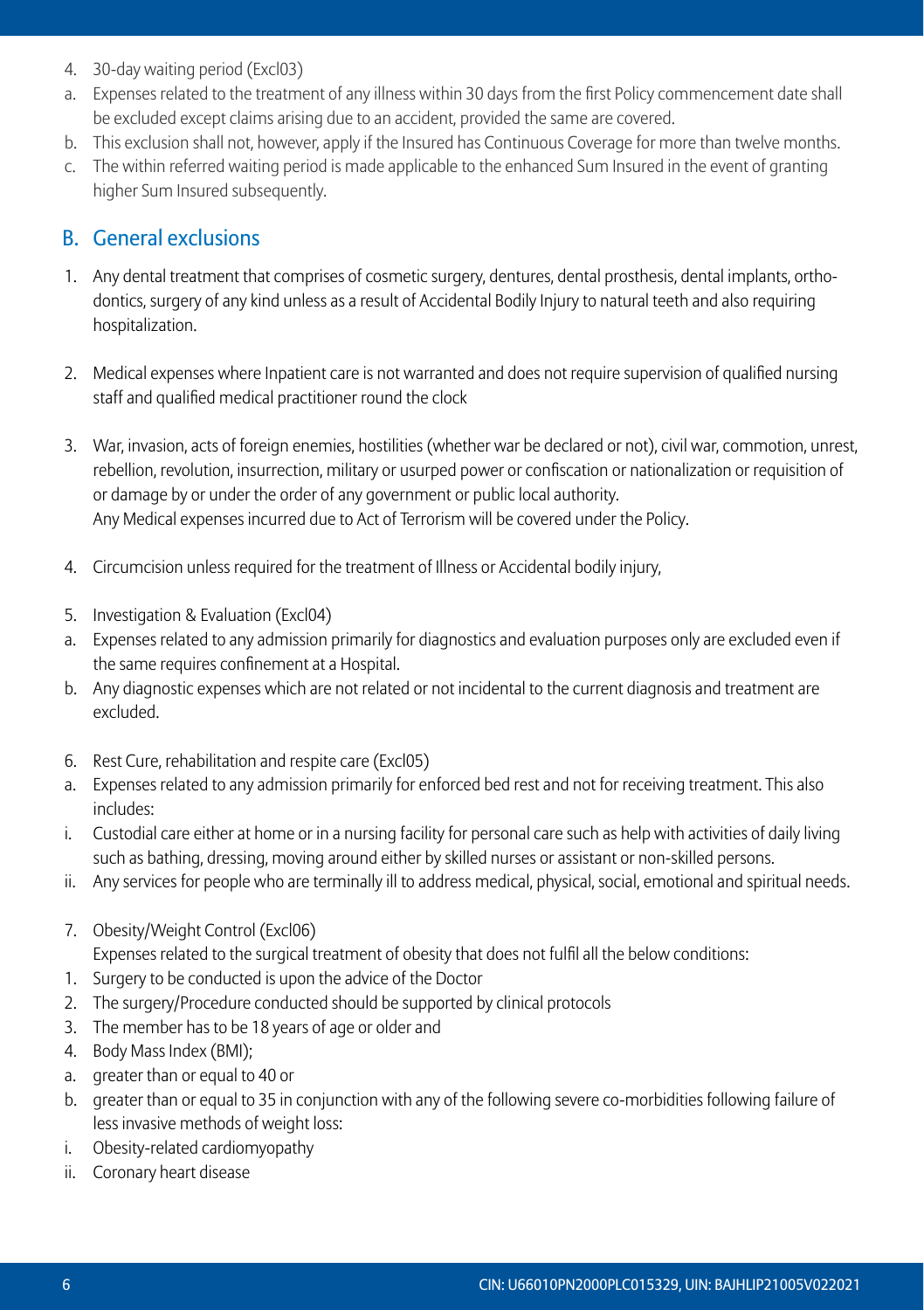- iii. Severe Sleep Apnea
- iv. Uncontrolled Type2 Diabetes
- 8. Change-of-gender treatments (Excl07) Expenses related to any treatment, including surgical management, to change characteristics of the body to those of the opposite sex.
- 9. Cosmetic or plastic Surgery (Excl08) Expenses for cosmetic or plastic surgery or any treatment to change appearance unless for reconstruction following an Accident, Burn(s) or Cancer or as part of medically necessary treatment to remove a direct and immediate health risk to the insured. For this to be considered a medical necessity, it must be certified by the attending Medical Practitioner.
- 10. Hazardous or Adventure Sports (Excl09) Expenses related to any treatment necessitated due to participation as a professional in hazardous or adventure

sports, including but not limited to, para-jumping, rock climbing, mountaineering, rafting, motor racing, horse racing or scuba diving, hand gliding, sky diving, deep-sea diving.

- 11. The cost of spectacles, contact lenses, hearing aids, crutches, dentures, artificial teeth and all other external appliances and/or devices whether for diagnosis or treatment except for Cost of Artificial Limbs, cost of prosthetic devices implanted during surgical procedure like Pacemaker, orthopedic implants, infra cardiac valve replacements, vascular stents etc. .
- 12. External medical equipment of any kind used at home as post Hospitalization care including cost of instrument used in the treatment of Sleep Apnoea Syndrome (C.P.A.P), Continuous Peritoneal Ambulatory Dialysis (C.P.A.D) and Oxygen concentrator for Bronchial Asthmatic condition.
- 13. Congenital external diseases or defects or anomalies, growth hormone therapy, stem cell implantation or surgery except for Hematopoietic stem cells for bone marrow transplant for haematological conditions.
- 14. Intentional self-injury (including but not limited to the use or misuse of any intoxicating drugs or alcohol)
- 15. Breach of law (Excl10)

 Expenses for treatment directly arising from or consequent upon any Insured committing or attempting to commit a breach of law with criminal intent.

16. Excluded Providers (Excl11)

 Expenses incurred towards treatment in any hospital or by any Medical Practitioner or any other provider specifically excluded by the Insurer and disclosed in its website / notified to the policyholders are not admissible. However, in case of life threatening situations following an accident, expenses up to the stage of stabilization are payable but not the complete claim.

- 17. Treatment for Alcoholism, drug or substance abuse or any addictive condition and consequences thereof. (Excl12)
- 18. Treatments received in heath hydros, nature cure clinics, spas or similar establishments or private beds registered as a nursing home attached to such establishments or where admission is arranged wholly or partly for domestic reasons. (Excl13)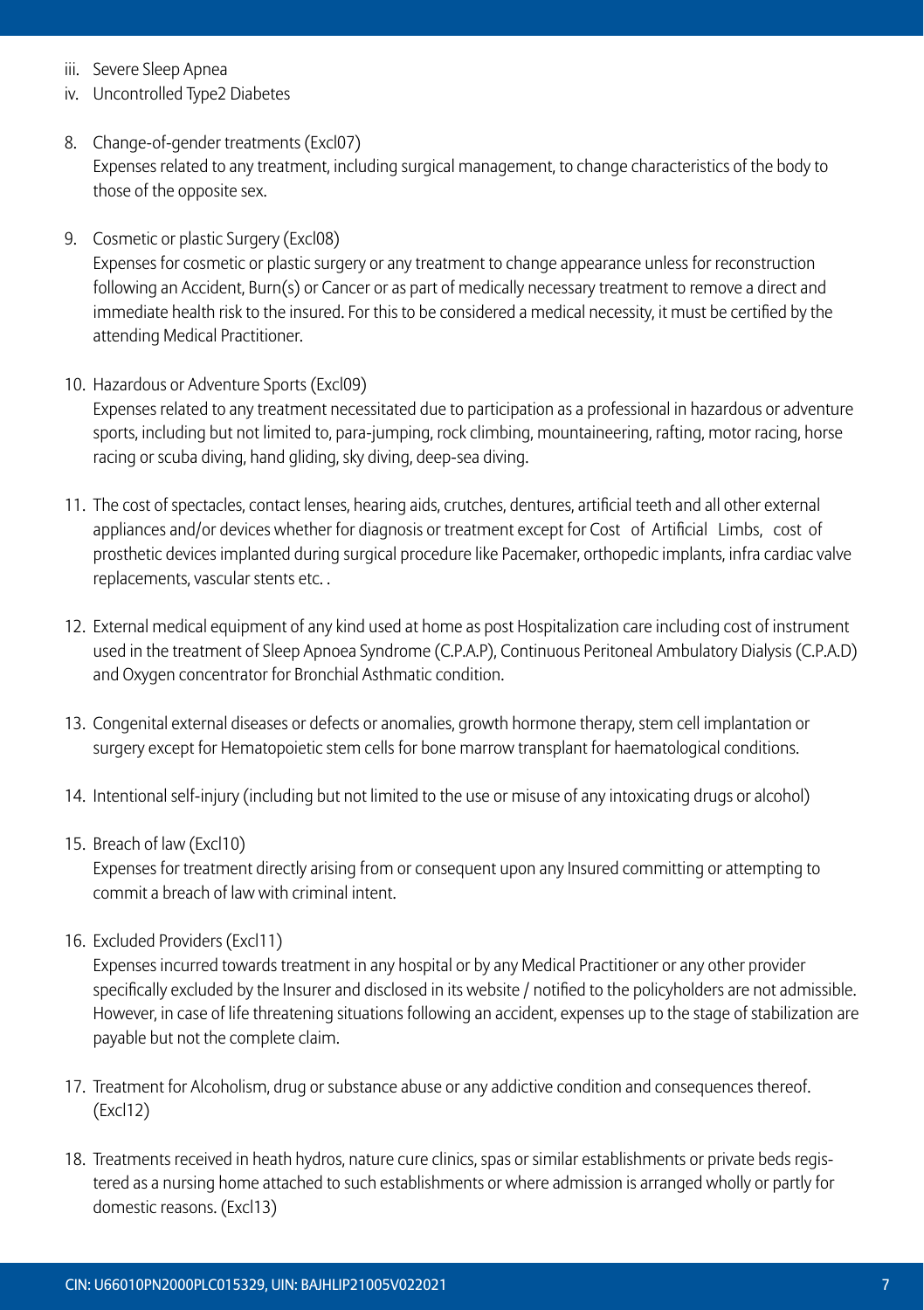- 19. Vaccination or inoculation unless forming a part of post bite treatment or if medically necessary and forming a part of treatment recommended by the treating Medical practitioner.
- 20. Dietary supplements and substances that can be purchased without prescription, including but not limited to Vitamins, minerals and organic substances unless prescribed by a medical practitioner as part of hospitalization claim or day care procedure. (Excl14)
- 21. Refractive Error (Excl15)

Expenses related to the treatment for correction of eye sight due to refractive error less than 7.5 dioptres.

22. Unproven Treatments (Excl16)

 Expenses related to any unproven treatment, services and supplies for or in connection with any treatment. Unproven treatments are treatments, procedures or supplies that lack significant medical documentation to support their effectiveness.

- 23. Birth control, Sterility and Infertility (Excl17) Expenses related to Birth Control, sterility and infertility. This includes:
- a. Any type of contraception, sterilization
- b. Assisted Reproduction services including artificial insemination and advanced reproductive technologies such as IVF, ZIFT, GIFT, ICSI
- c. Gestational Surrogacy
- d. Reversal of sterilization
- 24. Maternity (Excl 18)
- a. Medical Treatment Expenses traceable to childbirth (including complicated deliveries and caesarean sections incurred during hospitalization) except ectopic pregnancy.
- b. Expenses towards miscarriage (unless due to an accident) and lawful medical termination of pregnancy during the policy period.
- 25. Treatment for any other system other than modern medicine (also known as Allopathy).
- 26. All non-medical Items as per Annexure II
- 27. Any treatment received outside India is not covered under this Policy.

#### • Pre-policy checkup for new business as well as portability proposals

- No Medical tests up to 45 years, subject to no adverse health conditions
- Medical tests are applicable for members 46 years and above as per grid given below.
- Pre-policy checkup would be arranged at our empanelled diagnostic centers.
- The validity of the test reports would be 30 days from date of medical examination.
- If pre-policy checkup would be conducted in our paneled diagnostic center, 100% of the medical tests charges would be reimbursed, subject to acceptance of proposal and policy issuance.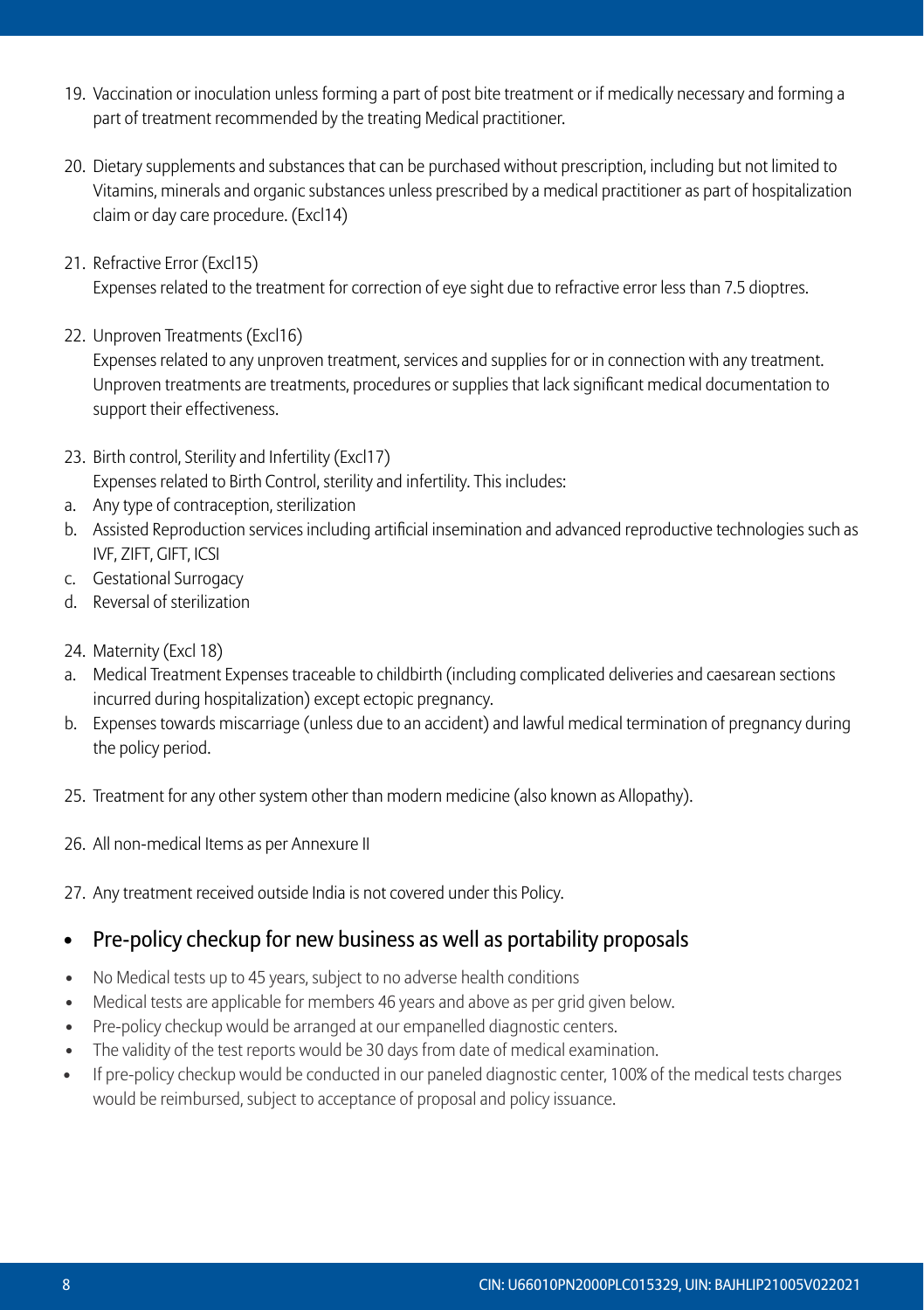| Age of the person<br>to be insured | <b>Room Rent</b>                          | <b>Medical Examination</b>                                                                                                                                                                                                                                          |
|------------------------------------|-------------------------------------------|---------------------------------------------------------------------------------------------------------------------------------------------------------------------------------------------------------------------------------------------------------------------|
| Up to 45 years                     | All room rent options                     | No Medical Tests*                                                                                                                                                                                                                                                   |
| 46 years and above                 | Room rent from 3000/<br>day to 20000/day  | Medical Tests required as listed below:<br>Full Medical Report, ECG with reporting, FBG, CBC WITH<br>ESR, Cholesterol, HDL Cholesterol, Triglycerides, Creatinine,<br>GGTP, SGOT, SGPT, HbA1c, Urinalysis, Total Protein, Sr. Albu-<br>min, Sr. Globulin, A:G Ratio |
| 46 years and above                 | Room rent from 25000/<br>day to 50000/day | Medical Tests required as listed below:<br>Full Medical Report, ECG with reporting, FBG, CBC WITH<br>ESR, Cholesterol, HDL Cholesterol, Triglycerides, Creatinine,<br>GGTP, SGOT, SGPT, HbA1c, Urinalysis, Total Protein, Sr. Albu-<br>min, Sr. Globulin, A:G Ratio |

\*Subject to no adverse health conditions

# Discounts under the policy

# 1. Wellness discount

•

 Insured member is eligible for 5% discount at each renewal provided he / she submits the below mentioned medical test reports & if all the reports are falling within normal range.

- i) ECG of Normal Sinus Rhythm
- ii) Fasting Blood Sugar equal to or less than 120 Mg/dl
- iii) Serum Creatinine within normal limits as defined in test reports
- iv) Lipid Profile All parameters within normal limits
- v) BMI less than or equal to 25
- vi) No other adverse health conditions

# 2. Family Discount

5% family discount shall be offered if 2 or more eligible family members are covered under a single Policy

# 3. Long Term Policy Discount

- i) 4 % discount is applicable if policy is opted for 2 years
- ii) 8 % discount is applicable if policy is opted for 3 years

#### 4. Employee Discount

 20% discount on published premium rates to employees of Bajaj Allianz & its group companies, this discount is applicable only if the Policy is booked in direct office code. (Note: Online/Direct Customer Discount is not applicable to Employees)

#### 5. Online Discount

 5% discount is extended for the policies purchased online/ through website/direct customers. This benefit is extended to direct customers in lieu of the commission.

# **Reduction in Waiting Period**

- 1. If the proposed Insured is presently covered and has been continuously covered without any lapses as under:
- a. any health insurance indemnity plan with an Indian non-life insurer/health insurer as per guidelines on portability,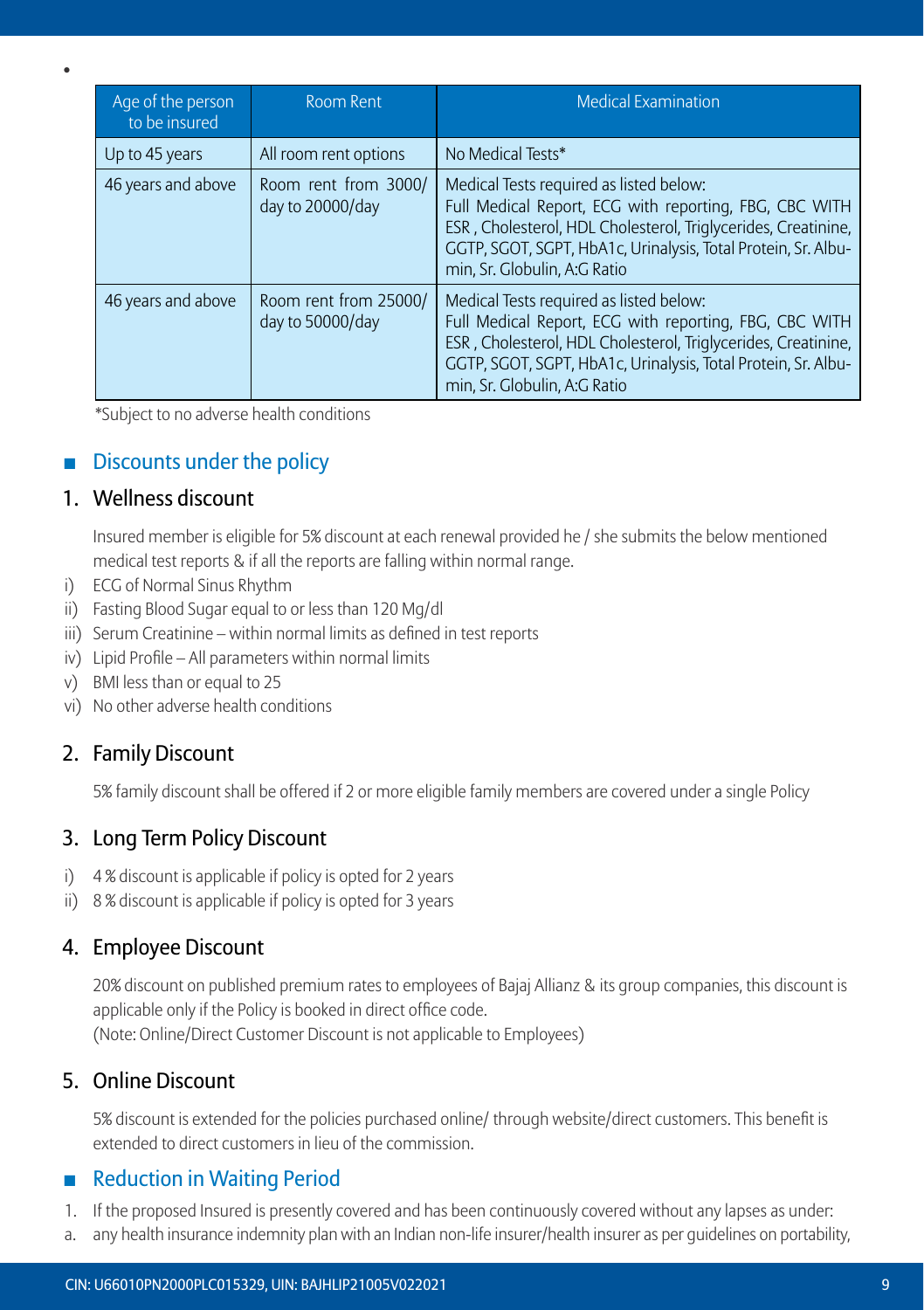OR

- b. any other similar health insurance indemnity plan from Us, Then:
- i. The waiting periods specified in Section C-I.4 of the Policy stand deleted
- ii. The waiting periods specified in the Section C-I.1 to I.3 shall be reduced by the number of continuous preceding years of coverage of the Insured under the previous health insurance Policy; Continuity / Credit of waiting periods would be extended up to the Sum Insured & Cumulative bonus of the previous Policy
- iii. The limits as mentioned under C-I.2 and I.3 and co-pay as mentioned in Point D 14- Cost Sharing shall also be applicable for all portability proposals

 The above conditions would be applicable if the insured has applied for portability with us and the proposal is accepted and the policy is issued as per portability guidelines.

# ■ Cost Sharing

a. Cost Sharing applicable if admission in higher room category

 If the Insured seeks admission in a room category exceeding the room rent plan opted at the time of Policy inception, then a proportionate co-payment would apply on Hospitalization expenses incurred, which includes all expenses mentioned in Section A1 (excluding A1- vii and A1- viii), A2, A3, A4, A5. of policy wordings.

#### b. Cost Sharing for claims exceeding 100 times room rent opted

 The policy covers all hospitalization expenses incurred during the policy period subject to the policy coverage, terms conditions, definitions & exclusions, however if the claim approved amount exceeds 100 times the room rent limit opted ( in a single claim or multiple claims) then the co -payment of 15% / 20% / 25% as opted would apply on the claim amount.

 The co-payment would apply on the claim approved amount exceeding 100 times of the room rent limit and not on the complete claim.

c. The maximum limit of indemnity for ailments/conditions as mentioned in waiting period (A-3 & A-4) will be restricted to 100 times the room rent limit opted for each claim. Claim amount exceeding 100 times of the room rent limit would be not be admissible under the policy and hence the co-payment as defined in point (ii) above shall not be applicable on such amount.

 In event of a claim wherein both the co-payments as defined above are applicable then co-payment as defined under point (i) would apply first followed by that defined under point (ii)

The Co-payment will be applicable for claims for both Network and Non- Network Hospitals.

| ROOM RENT WISE CO-PAYMENT OPTIONS    |                           |  |
|--------------------------------------|---------------------------|--|
| <b>ROOM RENT OPTIONS</b>             | <b>CO-PAYMENT OPTIONS</b> |  |
| INR 3000 per day                     | 20% / 25%                 |  |
| INR 4000 per day                     | 20% / 25%                 |  |
| INR 5000 per day                     | 20% / 25%                 |  |
| INR 8000 per day<br>20% / 25%        |                           |  |
| 15% / 20% / 25%<br>INR 10000 per day |                           |  |
| INR 15000 per day                    | 15% / 20% / 25%           |  |
| 15% / 20% / 25%<br>INR 20000 per day |                           |  |
| INR 25000 per day<br>15% / 20% / 25% |                           |  |
| INR 30000 per day<br>15% / 20% / 25% |                           |  |
| INR 35000 per day<br>15% / 20% / 25% |                           |  |
| 15% / 20% / 25%<br>INR 40000 per day |                           |  |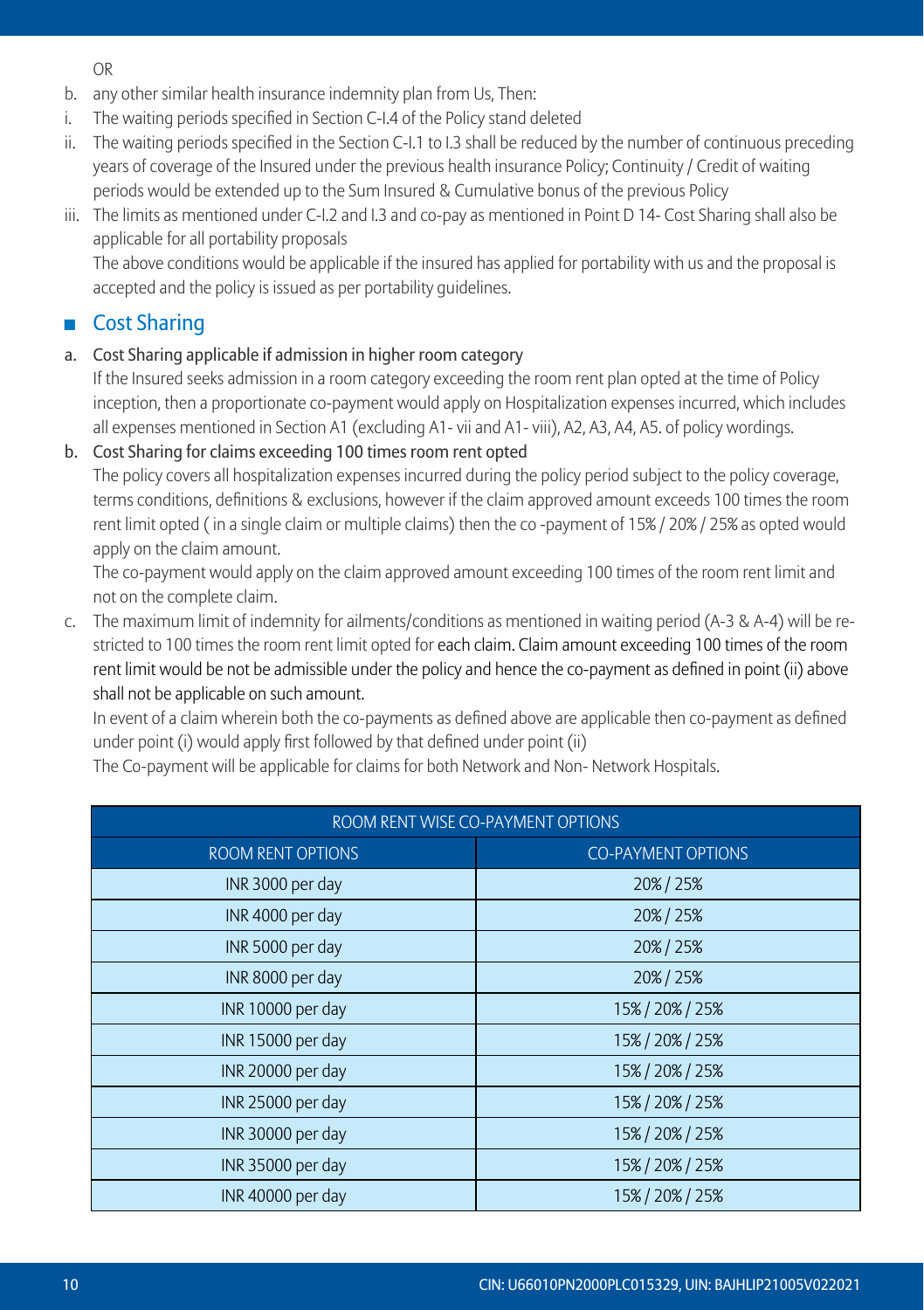| INR 50000 per day | 25%<br>20%<br>15%/ |
|-------------------|--------------------|

#### Example illustrating Cost Sharing:-

Scenario 1

 Mr. Amit has opted the policy with room rent limit of 5000 INR per day with 20% co-payment option. He meets with an accident & incurs expenses of 750,000 INR during the hospitalization

He has opted for a private room with per day room rent of 4000 INR, which is within the room rent limit opted. As per the policy condition there is no co-payment up to 100 times of room rent limit, in this case there is no co-pay up to 500000 INR.

Over & above 500,000 INR, 20% co-payment would apply for additional claim amount of 250,000 INR

| Break up of Hospital Bill                                                  |                                                    |         |
|----------------------------------------------------------------------------|----------------------------------------------------|---------|
| a                                                                          | Room rent 4000*15 days                             | 60,000  |
| b                                                                          | Professional Charges (Doctors, Surgeons etc.)      | 300,000 |
| C                                                                          | Investigations                                     | 100,000 |
| d                                                                          | OT, nursing etc. charges                           | 100,000 |
| e                                                                          | Medicines and consumables<br>100,000               |         |
|                                                                            | Internal implant cost<br>80,000                    |         |
| g                                                                          | Other Non-Medical Expenses (Not Payable)<br>10,000 |         |
| h                                                                          | <b>Total Bill amount</b>                           | 750,000 |
| Total Claimed Amount after deducting Non-Medical Expenses<br>740,000       |                                                    |         |
| Application of Policy co-payment of 20% for total bill exceeding 100 times |                                                    |         |
|                                                                            | Room ront optod 5000/                              |         |

|   | Room rent opted-5000/-<br>100 times of 5000= 500,000                                   | 500,000 |
|---|----------------------------------------------------------------------------------------|---------|
|   | Amount exceeding 100 times room rent limit of 5,000 (i-j)                              | 240,000 |
|   | Policy co-payment applicable on 250,000<br>(final admissible amount exceeding 500,000) | 20%     |
| m | Policy co-payment applicable on 250,000 (I *k)                                         | 48.000  |
|   | Total amount payable by insurer (i- m)                                                 | 692,000 |

#### Scenario 2

 Mr. Amit has opted the policy with room rent limit of 5,000 INR per day with 20% co-payment option. He meets with a major accident & incurs expenses of 750,000 INR during the hospitalization.

 He has been admitted in a private room with per day room rent of 6,000 INR, which is above the room rent limit opted as per the policy condition

 As per the policy condition the proportionate deductions for moving into a higher room rent category will apply first there. The co-payment of 20% will then apply on the remaining claim amount which is over and above 500,00 INR (100 times of room rent limit)

- Room rent opted at the time of proposal : 5,000 INR per day
- Room rent in which Mr Amit is hospitalized : 6,000 INR per day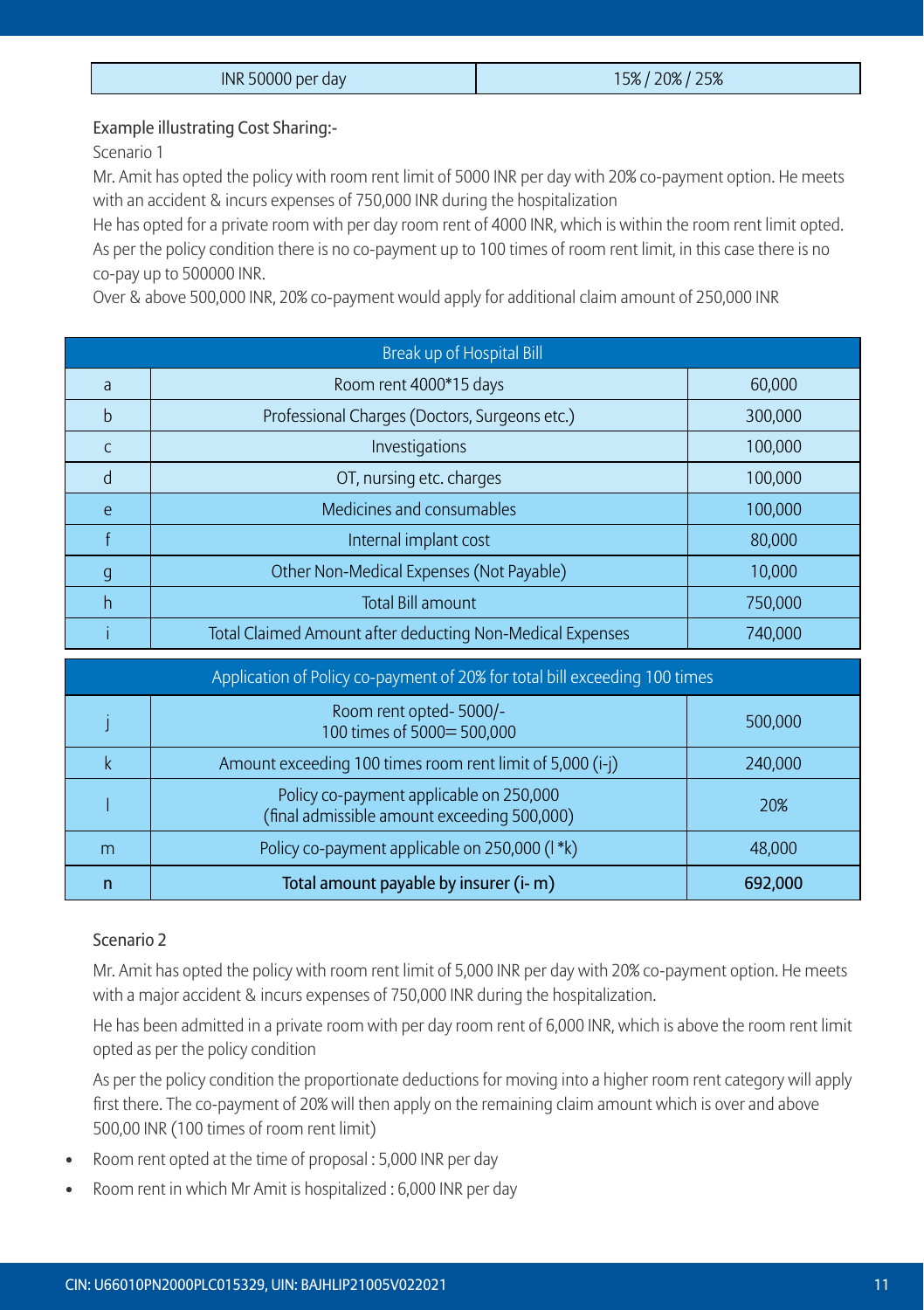#### • Total Claimed Amount : 750,000 INR

| Break up of Hospital Bill |                                                          |         |
|---------------------------|----------------------------------------------------------|---------|
| a                         | Room rent 6000*10 days                                   | 60,000  |
| h                         | Professional Charges (Doctors, Surgeons etc.)<br>300,000 |         |
|                           | Investigations                                           | 100,000 |
|                           | OT, nursing etc. charges                                 | 100,000 |
| e                         | Medicines and consumables                                | 100,000 |
|                           | Internal implant cost                                    | 80,000  |
| q                         | Other Non-Medical Expenses (Not Payable)                 | 10,000  |
|                           | <b>Total Bill amount</b>                                 | 750.000 |

| Co-payment for opting higher room rent category |                                                                                                                                 |         |
|-------------------------------------------------|---------------------------------------------------------------------------------------------------------------------------------|---------|
|                                                 | Proportionate room rent co-payment (Room rent opted at the time of<br>proposal/Actual Room rent at the time of hospitalization= | 16.67%  |
|                                                 | $(100\% - 5000/6000) = 16.67\%$                                                                                                 |         |
|                                                 | Room rent co-payment applicable on (a+b+c+d)                                                                                    | 560,000 |
|                                                 | Room rent co-payment amount applicable (i * j)                                                                                  | 93,333  |
|                                                 | Admissible amount after proportionate room rent co-payment deduction<br>$(i-k)$                                                 | 466.667 |
|                                                 | Final admissible amount (I+e+f)                                                                                                 | 646.667 |

| Application of Policy co-payment of 20% for total bill exceeding 100 times |                                                                      |         |
|----------------------------------------------------------------------------|----------------------------------------------------------------------|---------|
|                                                                            | Room rent opted-5000/-                                               |         |
| n                                                                          | 100 times of 5000= 500,000                                           | 500,000 |
| $\Omega$                                                                   | Amount exceeding 100 times room rent limit of 5,000 (m-n)<br>146,667 |         |
|                                                                            | Policy co-payment applicable on 146,648                              |         |
| p                                                                          | (final admissible amount exceeding 500,000)                          | 20%     |
|                                                                            | Policy co-payment applicable on 146,648 (o * p)                      | 29,333  |
|                                                                            | Total amount payable by insurer (m - q)                              | 617,333 |

#### Per day Room Rent Enhancement

- The Insured can apply for enhancement of per day room rent at the time of renewal. Insured can apply for enhancement of per day room rent by submitting a fresh proposal form to the company.
- The acceptance of enhancement of per day room rent would be at the discretion of the company, based on the health condition of the Insured & claim history of the Policy.
- All waiting periods as defined in the Policy shall apply for this enhanced per day room rent limit from the effective date of enhancement of such per day room rent considering such Policy Period as the first Policy with the Company.
- Cost sharing terms as specified above would be applicable to the enhanced room rent limit.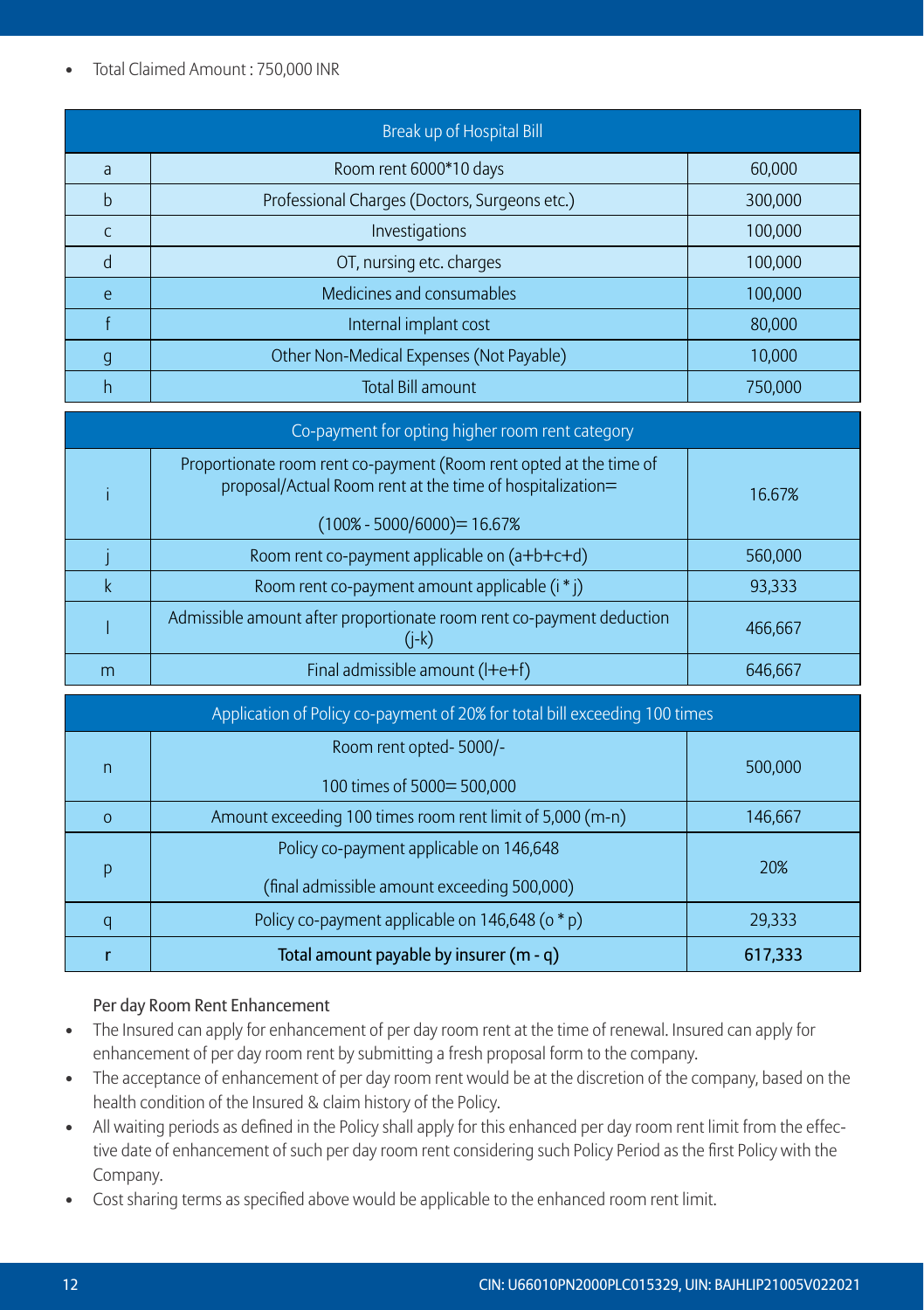# Free Look Period

The Free Look Period shall be applicable on new individual health insurance policies and not on renewals or at the time of porting/migrating the policy.

The insured person shall be allowed free look period of fifteen days from date of receipt of the policy document to review the terms and conditions of the policy, and to return the same if not acceptable.

lf the insured has not made any claim during the Free Look Period, the insured shall be entitled to

- i) a refund of the premium paid less any expenses incurred by the Company on medical examination of the insured person and the stamp duty charges or
- ii) where the risk has already commenced and the option of return of the policy is exercised by the insured person, a deduction towards the proportionate risk premium for period of cover or
- iii) Where only a part of the insurance coverage has commenced, such proportionate premium commensurate with the insurance coverage during such period

# **Multiple Policies**

- i) ln case of multiple policies taken by an insured person during a period from one or more insurers to indemnify treatment costs, the insured person shall have the right to require a settlement of his/her claim in terms of any of his/her policies. ln all such cases the insurer chosen by the insured person shall be obliged to settle the claim as long as the claim is within the limits of and according to the terms of the chosen policy.
- ii) lnsured person having multiple policies shall also have the right to prefer claims under this policy for the amounts disallowed under any other policy / policies even if the sum insured is not exhausted. Then the insurer shall independently settle the claim subject to the terms and conditions of this policy.
- iii) lf the amount to be claimed exceeds the sum insured under a single policy, the insured person shall have the right to choose insurer from whom he/she wants to claim the balance amount.
- iv) Where an insured person has policies from more than one insurer to cover the same risk on indemnity basis, the insured person shall only be indemnified the treatment costs in accordance with the terms and conditions of the chosen policy. settle the claim subject to the terms and conditions of the Policy.

# Renewal of the policy

The policy shall ordinarily be renewable except on misrepresentation by the insured person. grounds of fraud, misrepresentation by the insured person.

- i) The Company shall endeavor to give notice for renewal. However, the Company is not under obligation to give any notice for renewal.
- ii) Renewal shall not be denied on the ground that the insured person had made a claim or claims in the preceding policy years.
- iii) Request for renewal along with requisite premium shall be received by the Company before the end of the policy period.
- iv) At the end of the policy period, the policy shall terminate and can be renewed within the Grace Period of 30 days to maintain continuity of benefits without break in policy. Coverage is not available during the grace period.
- v) No loading shall apply on renewals based on individual claims experience

# ■ Premium Payment in Instalments (Wherever applicable)

If the insured person has opted for Payment of Premium on an instalment basis i.e. Annual (for long term polices only), Half Yearly, Quarterly or Monthly, as mentioned in the policy Schedule/Certificate of Insurance, the following Conditions shall apply (notwithstanding any terms contrary elsewhere in the policy)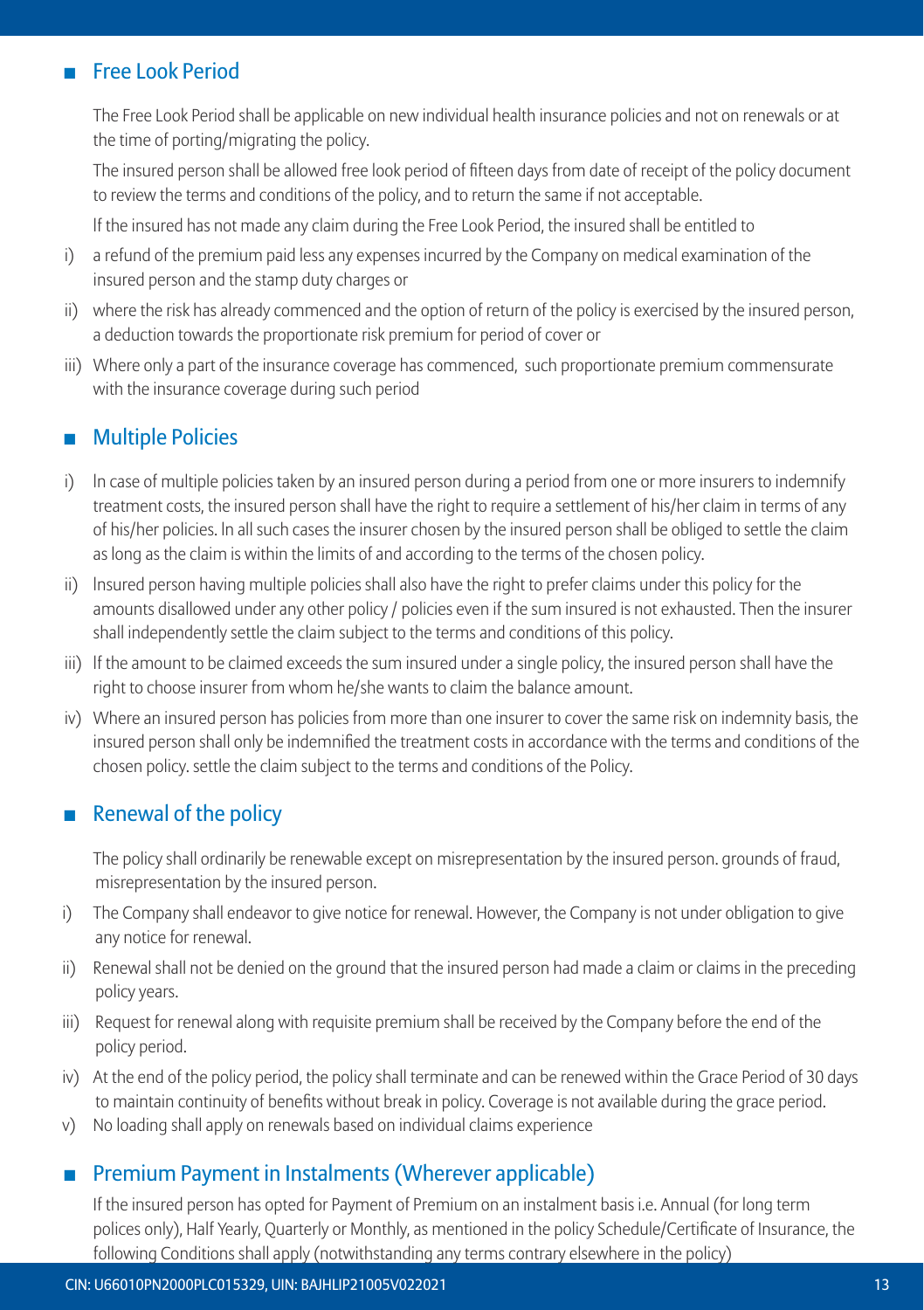- i) Grace Period of 15 days would be given to pay the instalment premium due for the policy.
- ii) During such grace period, coverage will not be available from the due date of instalment premium till the date of receipt of premium by Company.
- iii) The insured person will get the accrued continuity benefit in respect of the "Waiting Periods", "Specific Waiting Periods" in the event of payment of premium within the stipulated grace Period.
- iv) No interest will be charged If the instalment premium is not paid on due date.
- v) In case of instalment premium due not received within the grace period, the policy will get cancelled.
- vi) In the event of a claim, all subsequent premium instalments shall immediately become due and payable.
- vii) The company has the right to recover and deduct all the pending installments from the claim amount due under the policy.

# Cancellation

i. The policyholder may cancel this policy by giving 15days'written notice and in such an event, the Company shall refund premium for the unexpired policy period as detailed below.

# 1. Cancellation grid for premium received on annual basis

|                                             | Premium Refund                 |                                |                                |
|---------------------------------------------|--------------------------------|--------------------------------|--------------------------------|
| Period in Risk                              | <b>Policy Period</b><br>1 Year | <b>Policy Period 2</b><br>Year | <b>Policy Period 3</b><br>Year |
| Within 15 Days                              |                                | As per Free look up period     |                                |
| Exceeding 15 days but less than 3 months    | 65.00%                         | 75.00%                         | 80.00%                         |
| Exceeding 3 months but less than 6 months   | 45.00%                         | 65.00%                         | 75.00%                         |
| Exceeding 6 months but less than 12 months  | 0.00%                          | 45.00%                         | 60.00%                         |
| Exceeding 12 months but less than 15 months |                                | 30.00%                         | 50.00%                         |
| Exceeding 15 months but less than 18 months |                                | 20.00%                         | 45.00%                         |
| Exceeding 18 months but less than 24 months |                                | 0.00%                          | 30.00%                         |
| Exceeding 24 months but less than 27 months |                                |                                | 20.00%                         |
| Exceeding 27 months but less than 30 months |                                |                                | 15.00%                         |
| Exceeding 30 months but less than 36 months |                                |                                | 0.00%                          |

Note:

- The first slab of Number of days "within 15 days" in above table is applicable only in case of new business.
- In case of renewal policies, period is risk "Exceeding 15 days but less than 3 months" should be read as "within 3 months".

# 2. Cancellation grid for premium received on instalment basis

For monthly/quarterly premium modes, no premium is refunded. For half yearly premium payment mode, the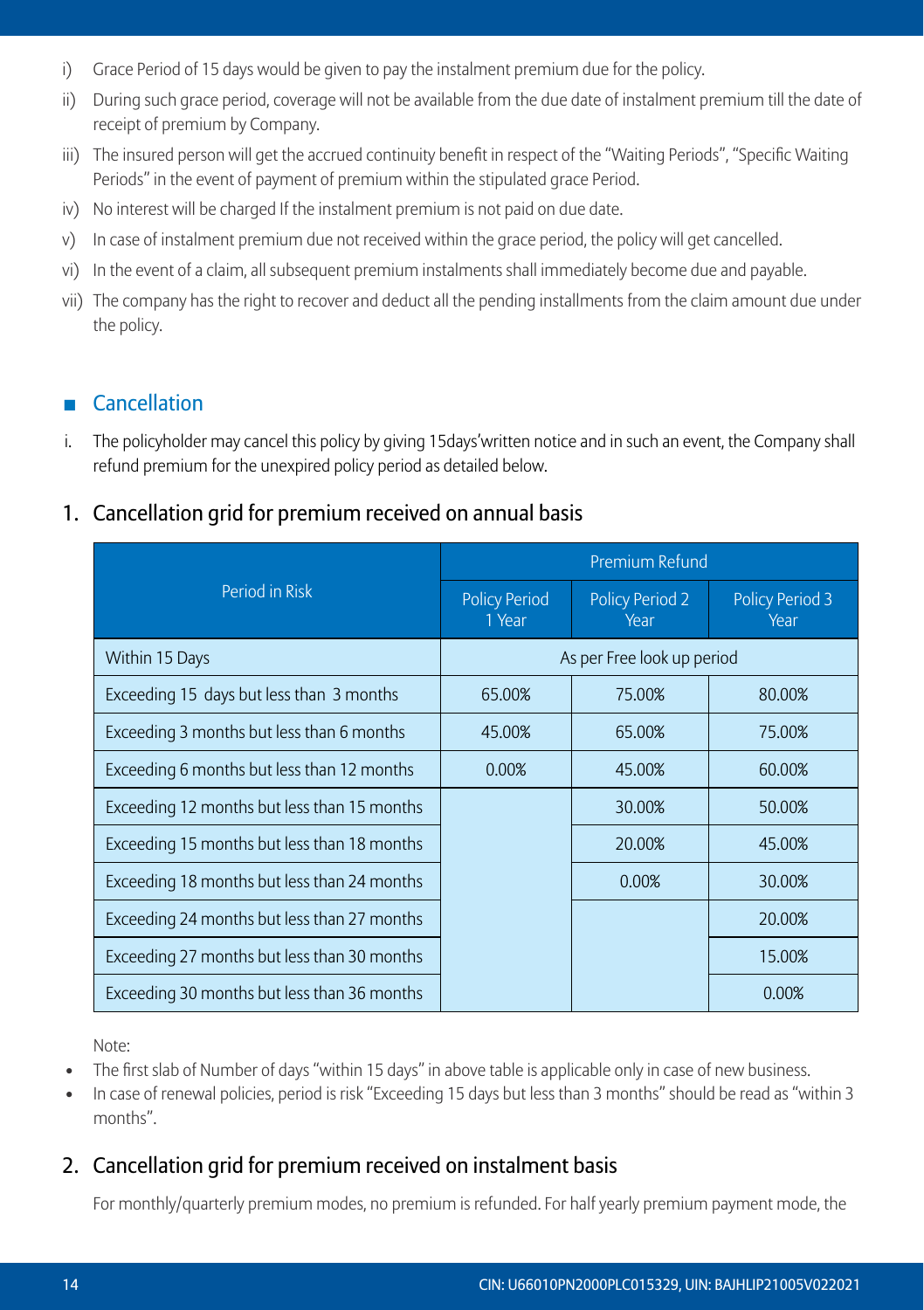premium will be refunded as per the below table:

|                                              | <b>Premium Refund Pro Rate</b> |  |
|----------------------------------------------|--------------------------------|--|
| Period in Risk (from latest instalment date) | 8 of Half Yearly Premium       |  |
| Exceeding 15 days but less than 3 months     | 30%                            |  |
| Exceeding 3 months but less than 6 months    | 0%                             |  |

- i. Notwithstanding anything contained herein or otherwise, no refunds of premium shall be made in respect of Cancellation where, any claim has been admitted or has been lodged or any benefit has been availed by the insured person under the policy.
- ii. The Company may cancel the policy at any time on grounds of misrepresentation non-disclosure of material facts, fraud by the insured person by giving 15 days' written notice. There would be no refund of premium on cancellation on grounds of misrepresentation, non-disclosure of material facts or fraud.

# **Portability**

The Insured beneficiary will have the option to port the policy to other insurers by applying to such insurer to port the entire policy along with all the members of the family, if any, at least 45 days before, but not earlier than 60 days from the policy renewal date as per IRDAI guidelines related to portability. If such person is presently covered and has been continuously covered without any lapses under any health insurance policy with an Indian General/Health insurer, the proposed Insured beneficiary will get the accrued continuity benefits in waiting periods as per IRDAI guidelines on portability.

For Detailed Guidelines on portability, kindly refer the link https://www.irdai.gov.in/ADMINCMS/cms/Circulars\_ List.aspx?mid=3.2.3

# Possibility of Revision of Terms of the Policy lncluding the Premium Rates:

The Company, with prior approval of lRDAl, may revise or modify the terms of the policy including the premium rates. The insured person shall be notified three months before the changes are effected.

# **Migration**

The Insured beneficiary will have the option to migrate the policy to other health insurance products/plans offered by the company by applying for migration of the policy atleast 30 days before the policy renewal date as per IRDAI guidelines on Migration. If such person is presently covered and has been continuously covered without any lapses under any health insurance product/plan offered by the company, the Insured beneficiary will get the accrued continuity benefits in waiting periods as per IRDAI guidelines on migration.

For Detailed Guidelines on migration, kindly refer the link https://www.irdai.gov.in/ADMINCMS/cms/Circulars\_ List.aspx?mid=3.2.3

# **Withdrawal of Policy**

- i) ln the likelihood of this product being withdrawn in future, the Company will intimate the insured person about the same 90 days prior to expiry of the policy.
- ii) lnsured Person will have the option to migrate to similar health insurance product available with the Company at the time of renewal with all the accrued continuity benefits such as cumulative bonus, waiver of waiting period. as per IRDAI guidelines, provided the policy has been maintained without a break.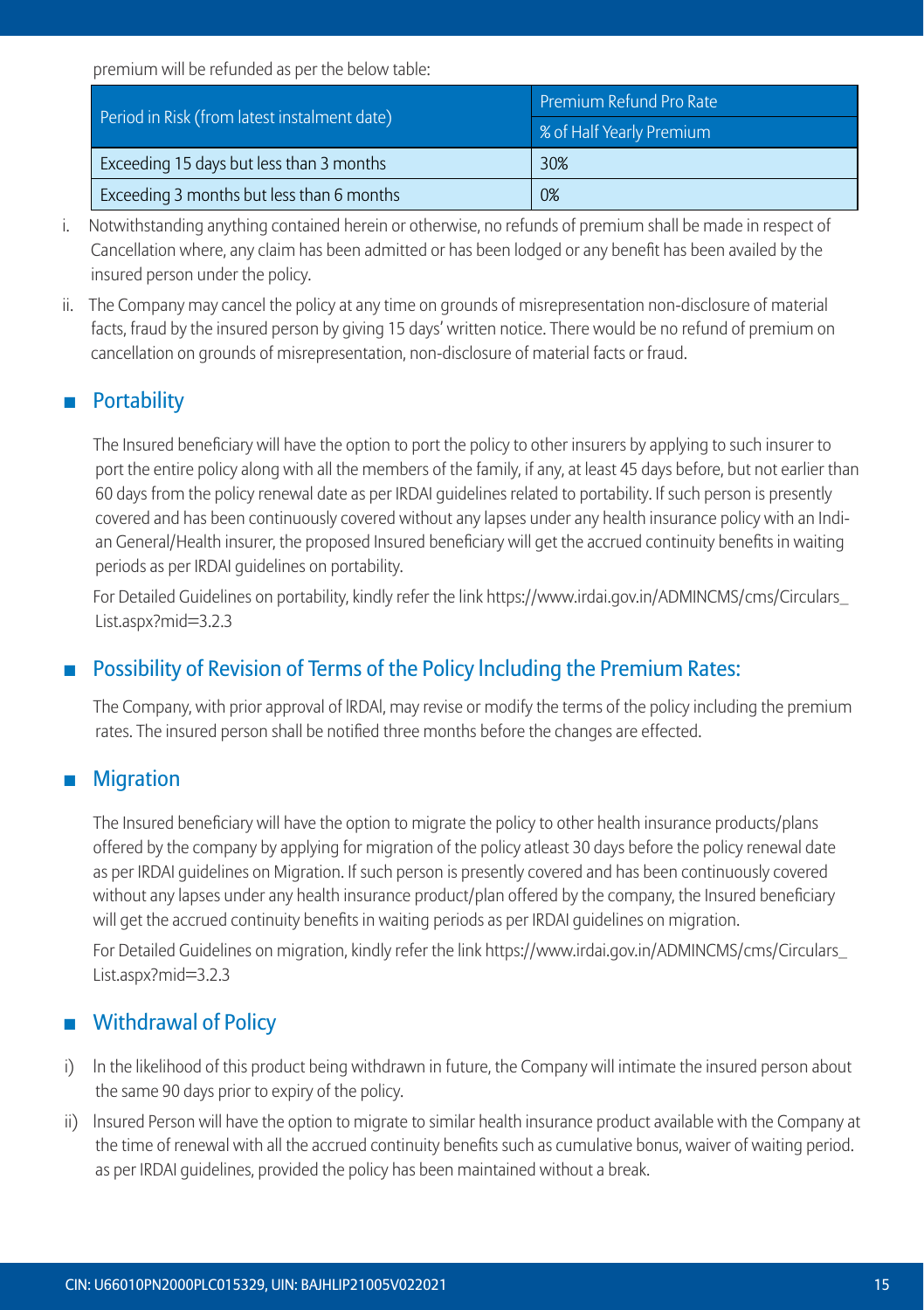# **Claim Process**

All Claims will be settled by In house claims settlement team of the company and no TPA is engaged. If the Insured meet with any Accidental Bodily Injury or suffer an Illness that may result in a claim, then as a condition precedent to the Company's liability, the Insured must comply with the following:

# A. Cashless Claims Procedure

 Cashless treatment is only available at Network Hospitals. In order to avail of cashless treatment, the following procedure must be followed by the Insured:

- i. Prior to taking treatment and/or incurring Medical Expenses at a Network Hospital, the Insured/ his or her representative must call the Company and request pre-authorization by way of the written form.
- ii. In case of Planned hospitalization, the Insured/Insured's representative shall intimate such admission 48 hours prior to such hospitalization
- iii. In case of Emergency hospitalization, the Insured/Insured's representative shall intimate such admission within 24 hours of such hospitalization
- iv. On receipt of Insured's pre-authorization form duly filled and signed by the Insured/ his or her representative, the Company's representative then within 2 hours will respond with Approval, Rejection or an more information
- v. After considering the Insured's request and after obtaining any further information or documentation the Company has sought, the Company may, if satisfied, send the Insured or the Network Hospital, an authorization letter. The authorization letter, the ID card issued to the Insured along with this Policy and any other information or documentation that the Company has specified must be produced to the Network Hospital identified in the pre-authorization letter at the time of Insured's admission to the same.
- vi. If the procedure above is followed, the Insured will not be required to directly pay for the bill amount in the Network Hospital that the Company is liable under Section A1 In-Patient Hospitalization Treatment above and the original bills and evidence of treatment in respect of the same shall be left with the Network Hospital. Pre-authorization does not guarantee that all costs and expenses will be covered. The Company reserve the right to review each claim for Medical Expenses and accordingly coverage will be determined according to the terms and conditions of this Policy.

# B. Reimbursement Claims Procedure

 If Pre-authorization as per Cashless Claims Procedure above is denied by the Company or if treatment is taken in a Hospital other than a Network Hospital or if the Insured do not wish to avail cashless facility, then:

- i. The Insured or someone claiming on his/ her behalf must inform the Company in writing immediately within 48 hours of hospitalization in case of emergency hospitalization and 48 hours prior to hospitalization in case of planned hospitalization
- ii. The Insured must immediately consult a Medical Practitioner and follow the advice and treatment that he recommends.
- iii. The Insured must take reasonable steps or measures to minimize the quantum of any claim that may be made under this Policy.
- iv. The Insured must have himself / herself examined by the Company's medical advisors if the Company ask for this, and as often as the Company consider this to be necessary at the Company's cost.
- v. The Insured or someone claiming on his/ her behalf must promptly and in any event within 30 days of discharge from a Hospital give the Company documentation as listed out in greater detail below and other information the Company ask for to investigate the claim or the Company's obligation to make payment for it.
- vi. In the event of the death of the Insured, someone claiming on his behalf must inform the Company in writing immediately and send the Company a copy of the post mortem report (if any) within 30 days\* \*Note: In case the Insured is claiming for the same event under an indemnity based policy of another insurer and is required to submit the original documents related to his/ her treatment with that particular insurer, then the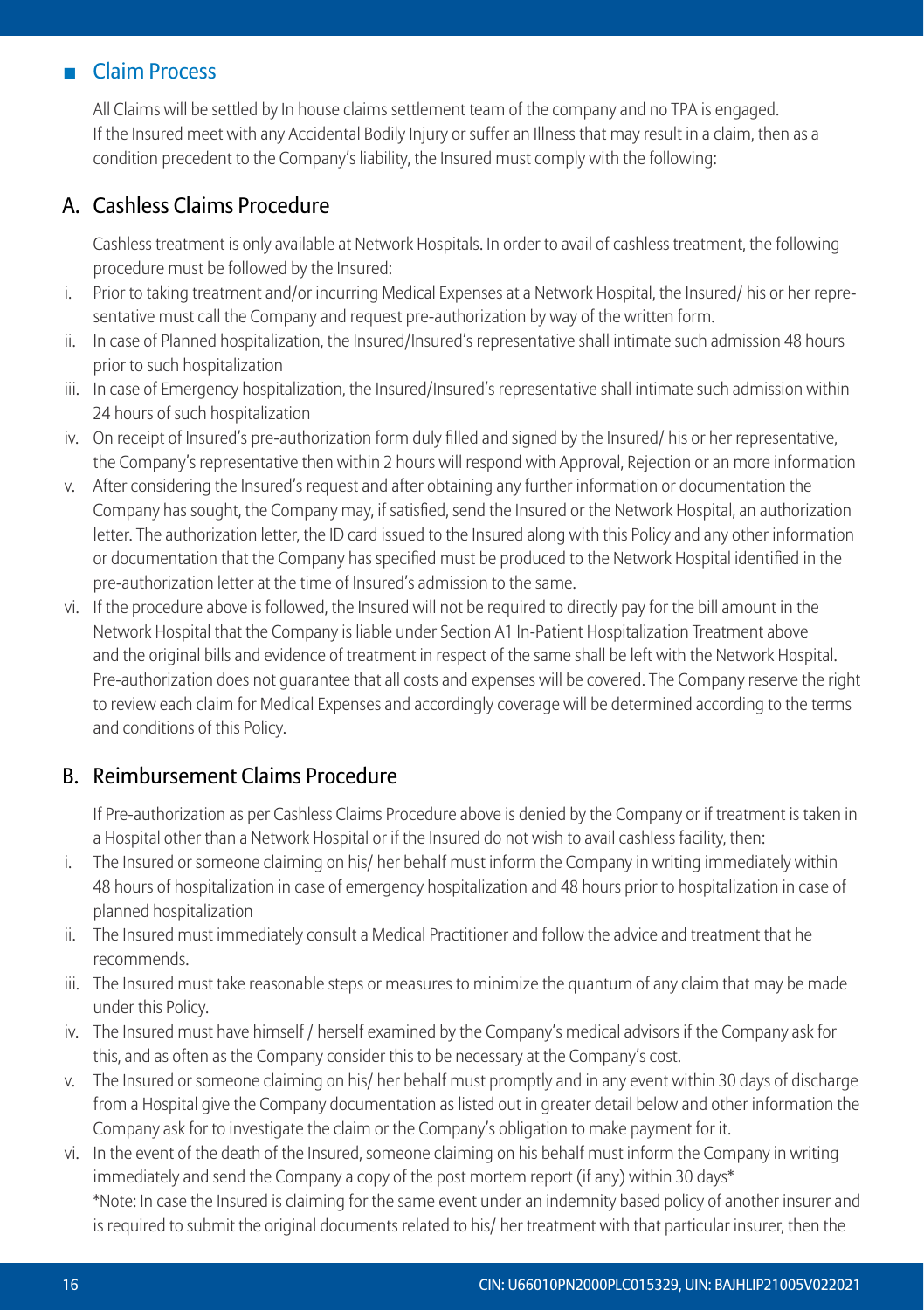Insured may provide the Company with the attested Xerox copies of such documents along with a declaration from the particular insurer specifying the availability of the original copies of the specified treatment documents with it.

 \*\*Note: Waiver of conditions (i) and (vi) may be considered in extreme cases of hardship where it is proved to the Company's satisfaction that under the circumstances in which the Insured was placed, it was not possible for the Insured or any other person to give notice or file claim within the prescribed time limit.

# List of Claim documents

- Claim form with NEFT details & cancelled cheque duly signed by Insured
- Original/Attested copies of Discharge Summary / Discharge Certificate / Death Summary with Surgical & anesthetics notes
- Attested copies of Indoor case papers (Optional)
- Original copies Final Hospital Bill with break up of surgical charges, surgeon's fees, OT charges etc
- Original Paid Receipt against the final Hospital Bill.
- Original bills towards Investigations done / Laboratory Bills.
- Original copies of Investigation Reports against Investigations done.
- Original bills and receipts paid for the transportation from Registered Ambulance Service Provider. Treating Medical Practitioner certificate to transfer the Injured person to a higher medical centre for further treatment (if Applicable).
- Cashless settlement letter or other company settlement letter
- First consultation letter for the current ailment.
- In case of implant surgery, invoice & sticker.
- In cases where a fraud is suspected, we may call for any additional document(s) in addition to the documents listed above
- Aadhar card & PAN card Copies (Not mandatory if the same is linked with the policy while issuance or in previous claim)

Please send the documents on below address Bajaj Allianz General Insurance Company 2nd Floor, Bajaj Finserv Building, Behind Weikfield IT park, Off Nagar Road, Viman Nagar Pune 411014| Toll free: 1800-103-2529, 1800-22-5858

# **Paying a Claim**

- i. You agree that We need only make payment when You or someone claiming on Your behalf has provided Us with necessary documentation and information.
- ii. If the insurer, for any reasons decides to reject the claim under the policy the reasons regarding the rejection shall be communicated to the insured in writing within 30 days of the receipt of documents. The insured may take recourse to the Grievance Redressal procedure stated under policy.

# $\blacksquare$  Process to buy this policy?

- 1. Discuss the policy benefits, coverage and premium details with your insurance advisor or visit our website (www.bajajallianz.com) for details
- 2. Actively seek information on the charges and exclusions under the policy
- 3. Fill the proposal form stating your personal details and health profile
- 4. Ensure that the information given in the form is complete and accurate
- 5. The Policy Schedule, Policy Wordings, Cashless Cards and Health Guide will be sent to your mailing address mentioned on the proposal form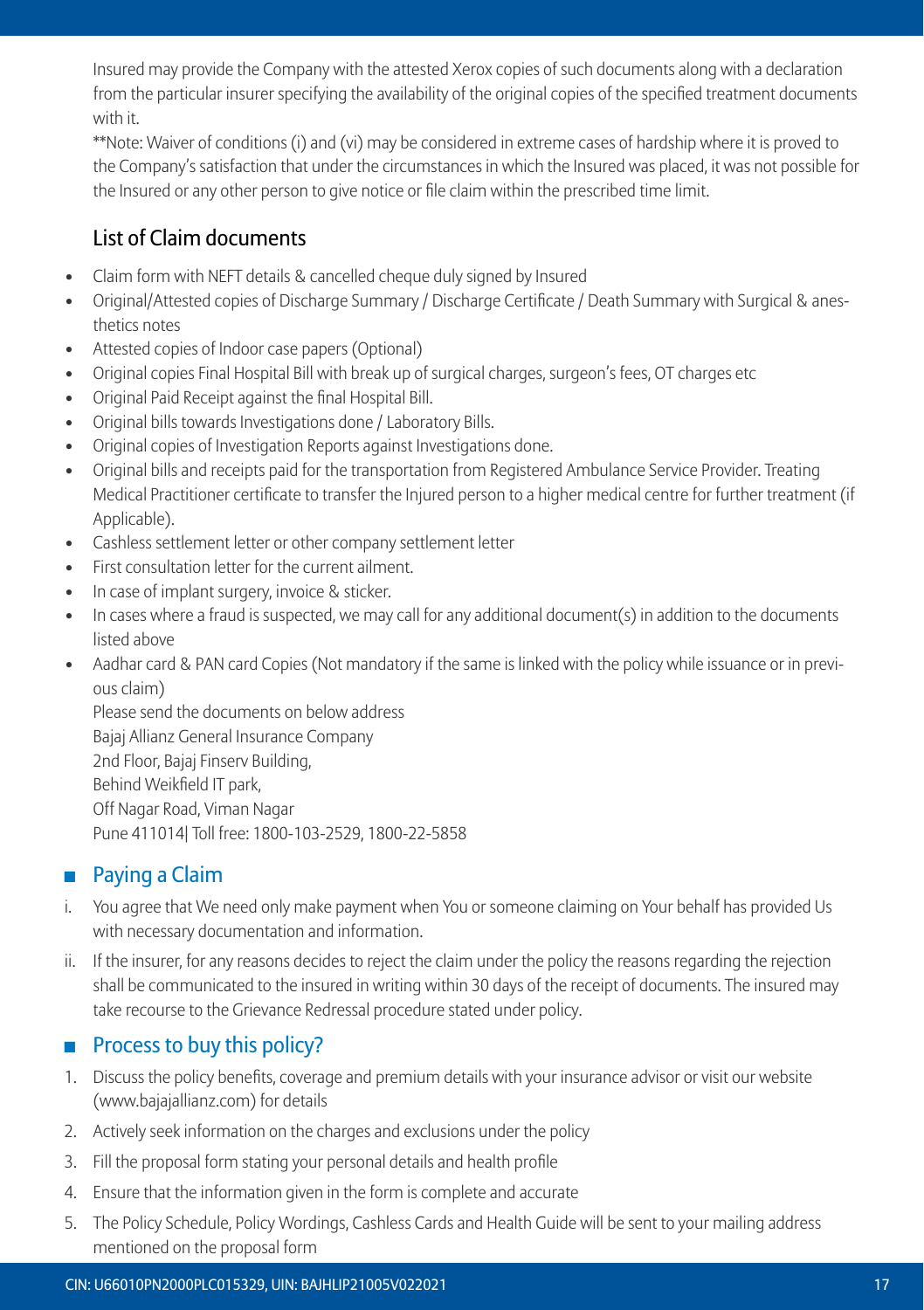# **Contact**

Health Administration Team,

Bajaj Allianz General Insurance Co. Ltd.

2nd floor, Bajaj Finserv Building, Behind Weikfield IT Park, Off Nagar Road, Viman Nagar-Pune - 411 014. \*Toll Free No. 1-800-225858 (for for BSNL/MTNL lines only) or 1-800-1025858 (for Bharti users - mobile / landline) or 020-30305858

#### Cashless facility offered through network hospitals of Bajaj Allianz only.Cashless facility at 3300+ Network hospitals PAN India.

#### Please visit our website for list of network hospitals and network Diagnostic Centers , Website: www.bajajallianz. com or get in touch with 24\*7 helpline number: 1800-103-2529 (toll free) / 020-30305858

# Grievance Redressal Cell for Senior Citizens

Senior Citizen Cell for Insured Person who are Senior Citizens

'Good things come with time' and so for our customers who are above 60 years of age we have created special cell to address any health insurance related query. Our senior citizen customers can reach us through the below dedicated channels to enable us to service them promptly

#### Health toll free number: 1800-103-2529

#### Exclusive Email address: seniorcitizen@bajajallianz.co.in

Disclaimer: The above information is only indicative in nature and for more details on the coverage, terms and exclusions, please get in touch with nearest office of Bajaj Allianz General Insurance Co. Ltd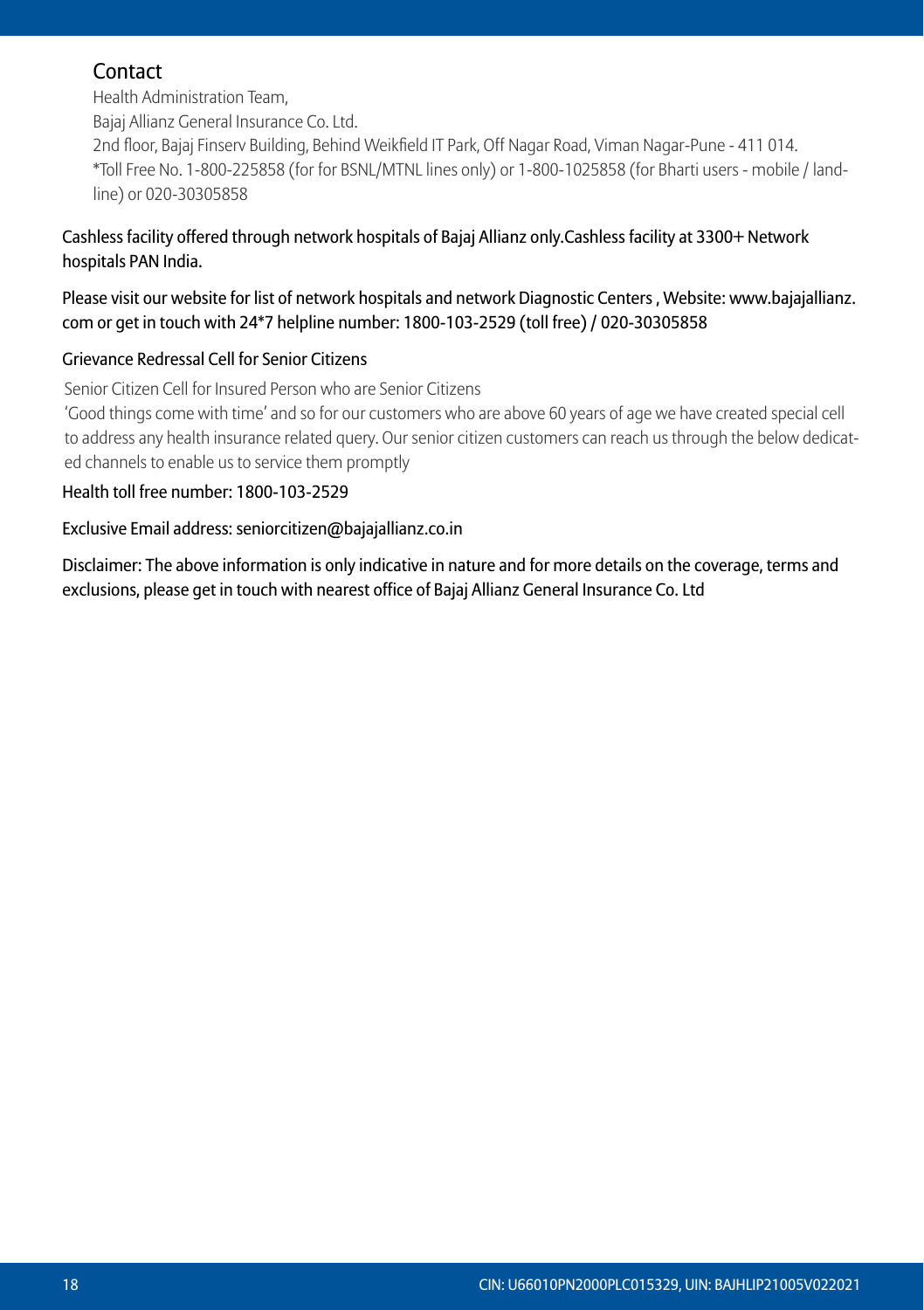# UNLIMITED SUM INSURED